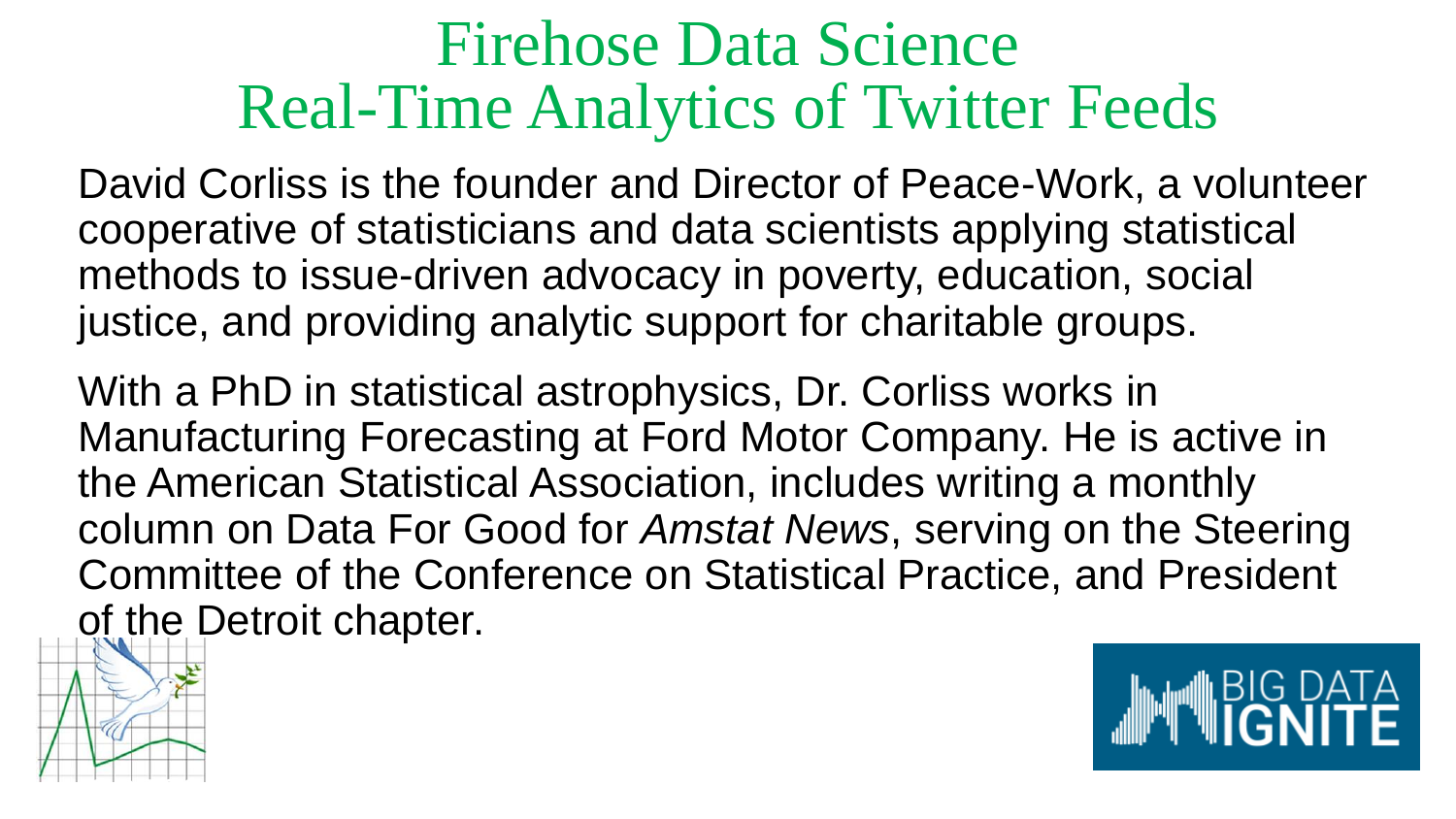#### Firehose Data Science Real-Time Analytics of Twitter Feeds

#### David J Corliss, PhD Peace-work



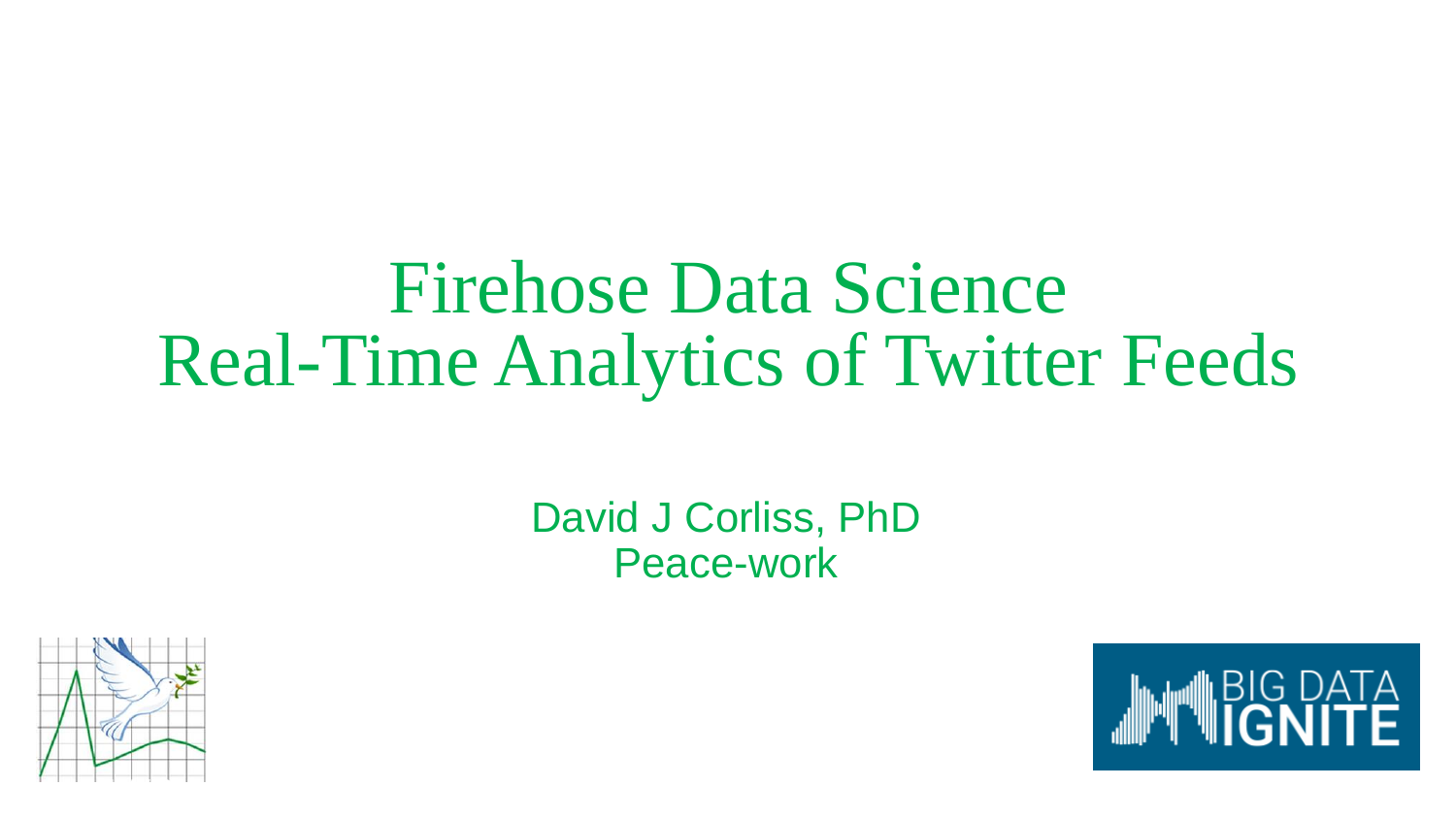#### **MUNE**



# **Social Media Data Creating a Twitter API Tweet Classification With ML Real Time Analysis Hate Tweets and Violence Summary**

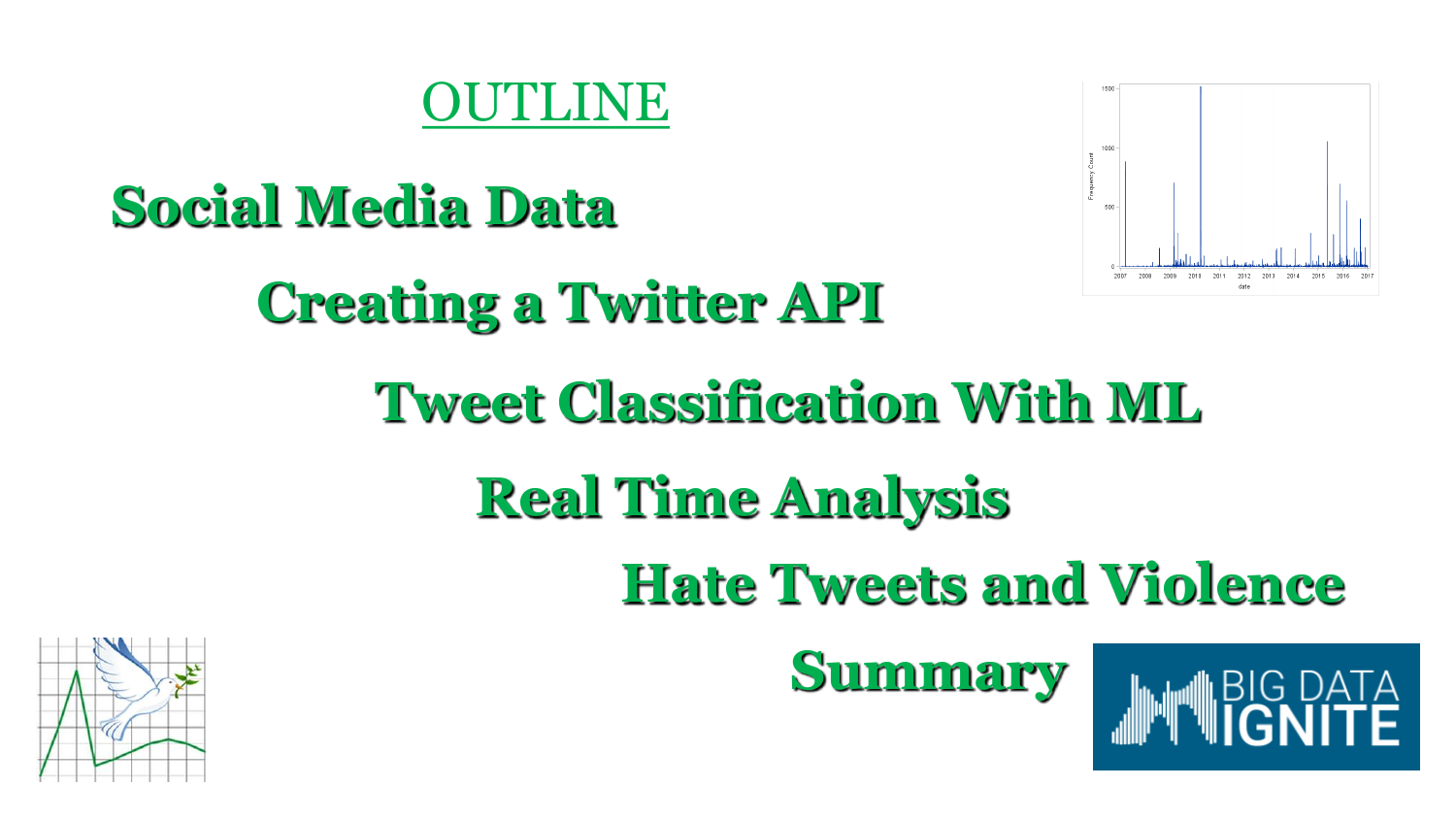#### Social Media Data

**Different Social Media channels have unique characteristics** 

**Twitter: Short duration and highly reactive**

**Facebook: medium term, extended conversation threads**

**Google Trends: May be more predictive. The Social Media equivalent of Durable Goods.** 

**YouTube – the #2 Social Media channel - and #3 Instagram: no effective means to mine images at this time**



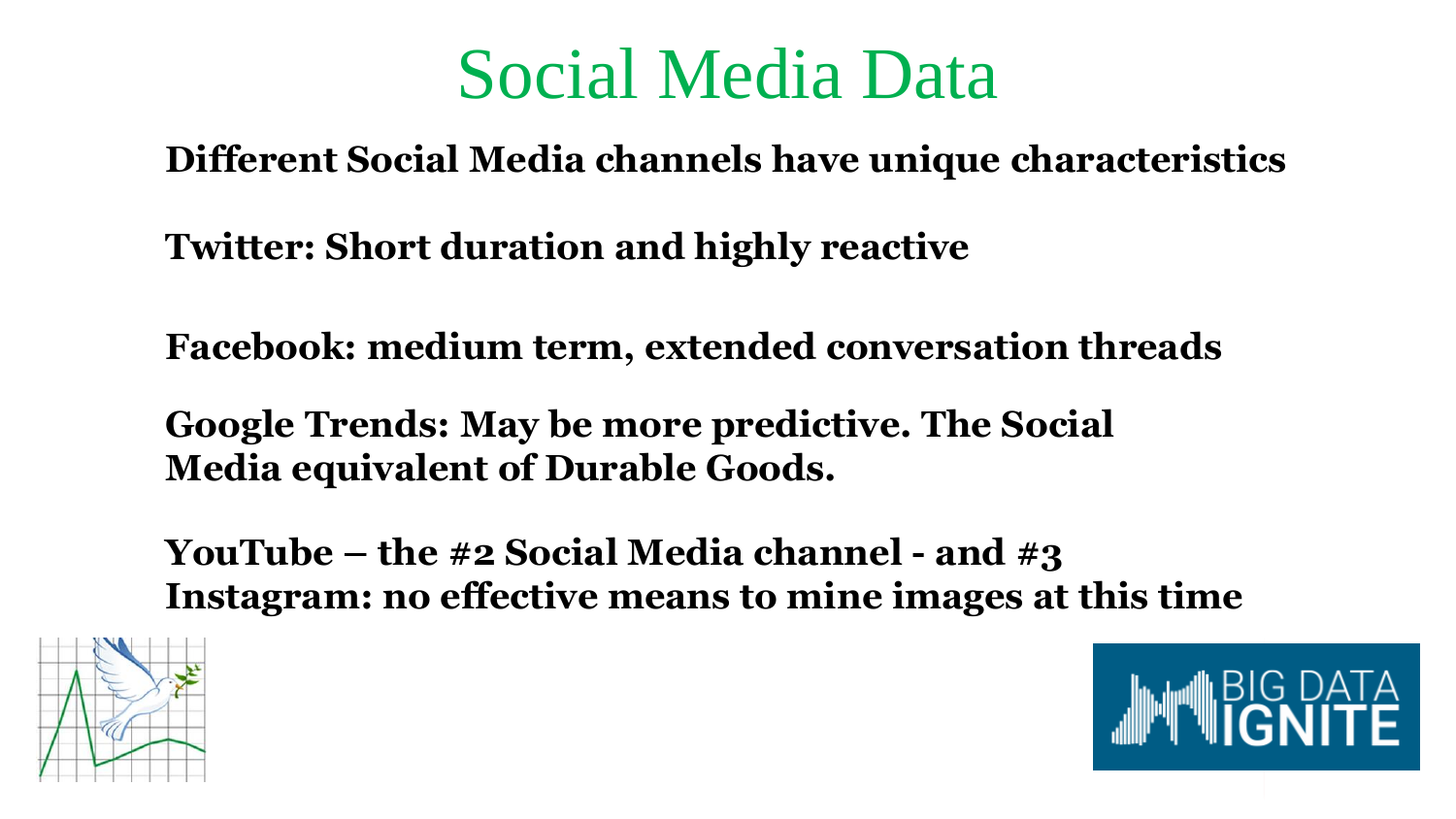#### Mining Twitter Feeds: A Process

- **1. Register with Twitter as a developer to get access**
- **2. API to deploy search terms and receive tweets**
- **3. Parse plain text tweet stream into a dataset / data frame**
- **4. Explore data for best search terms, train ML algorithms**
- **5. High-volume search using results from #4**



**6. Write loop routine for real-time analysis**

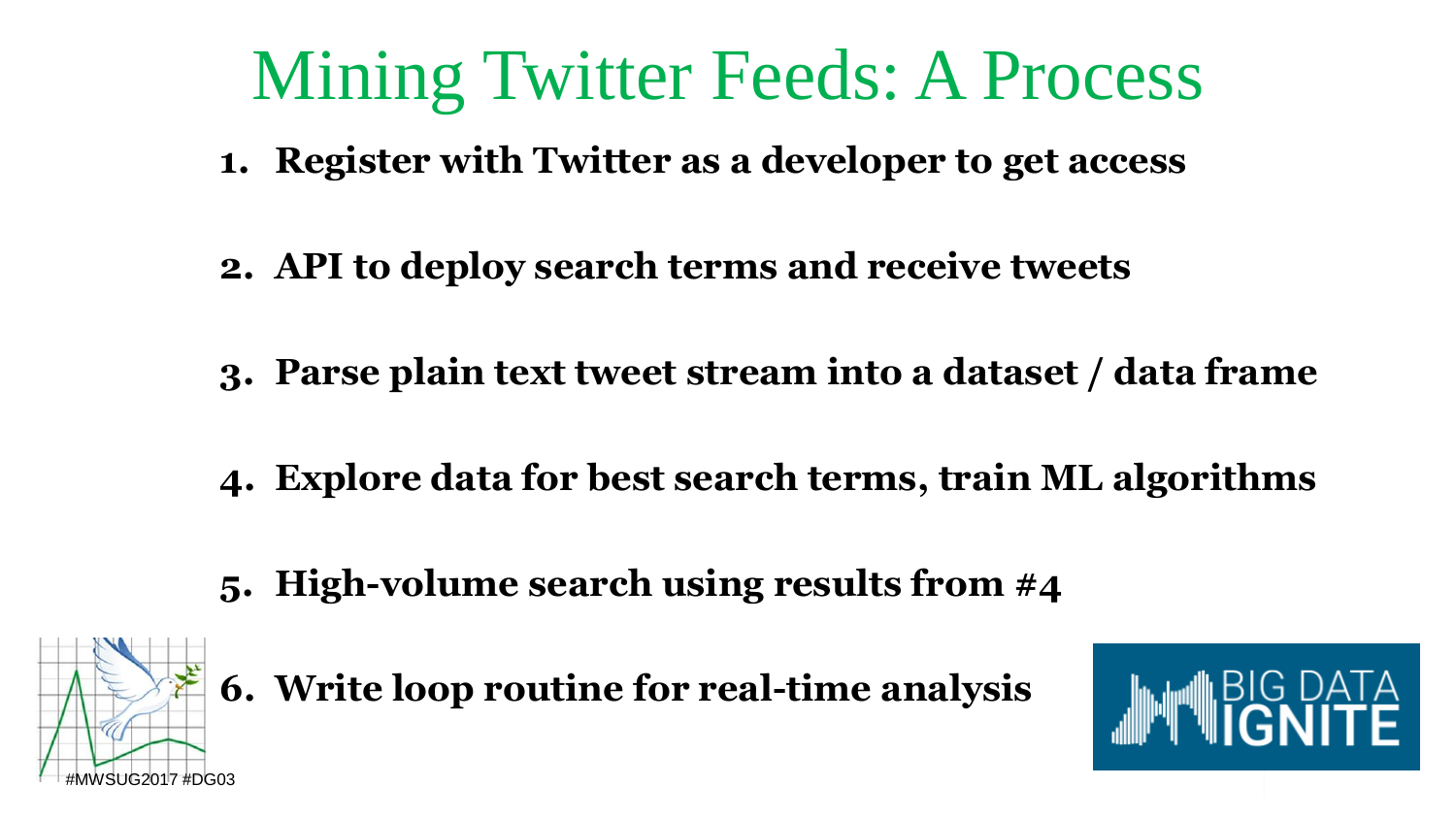#### Step 1: Register With Twitter





#### https://dev.twitter.com/oauth/overview

# BIG DATA<br>I**CNITE**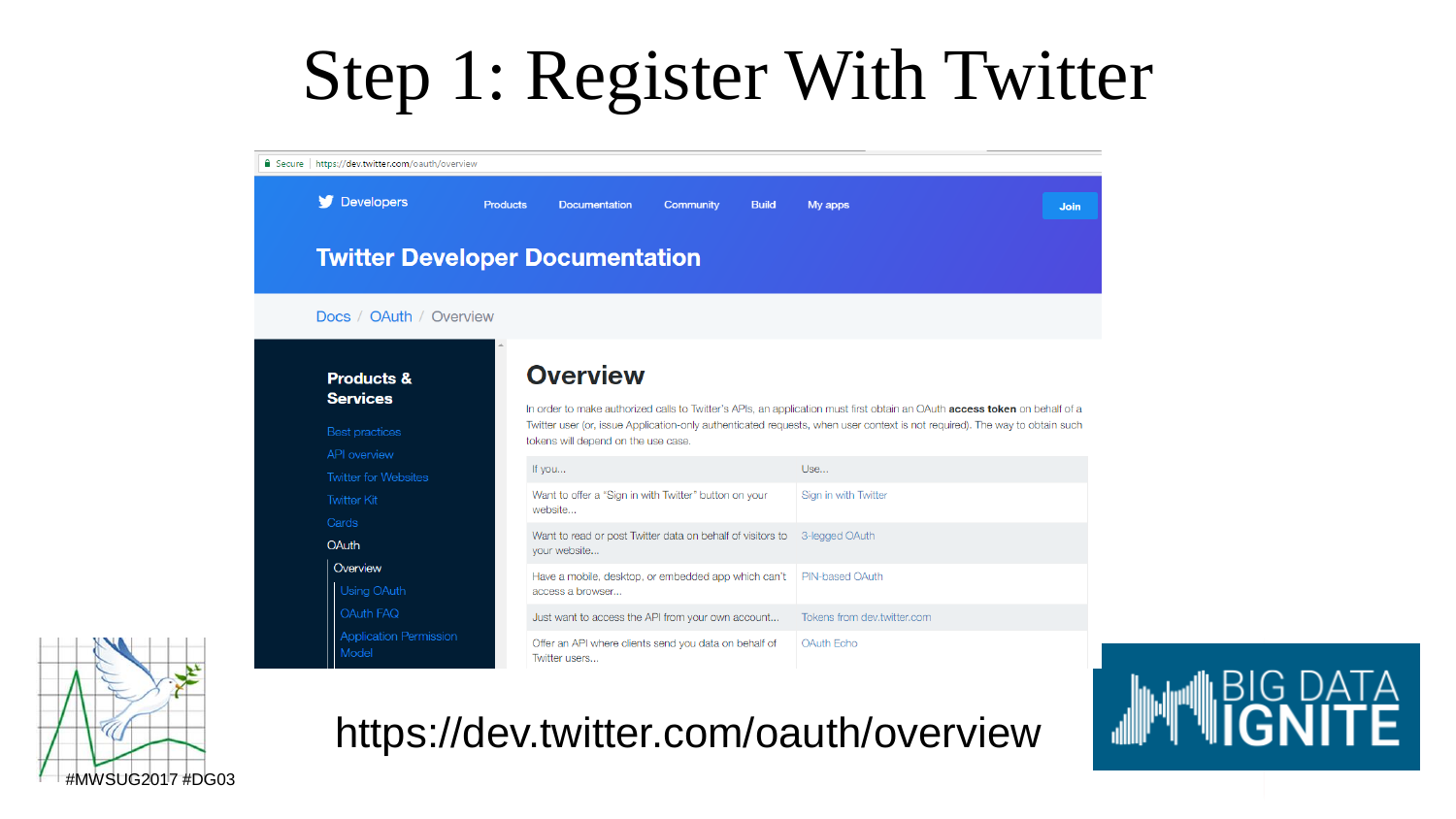## Step 2: Twitter API - Obtain the Tokens

- **1. consumerKey: Twitter User ID**
- **2. consumerSecret: Twitter login password**
- **3. Bearer Token: Code reads this to access tweets**



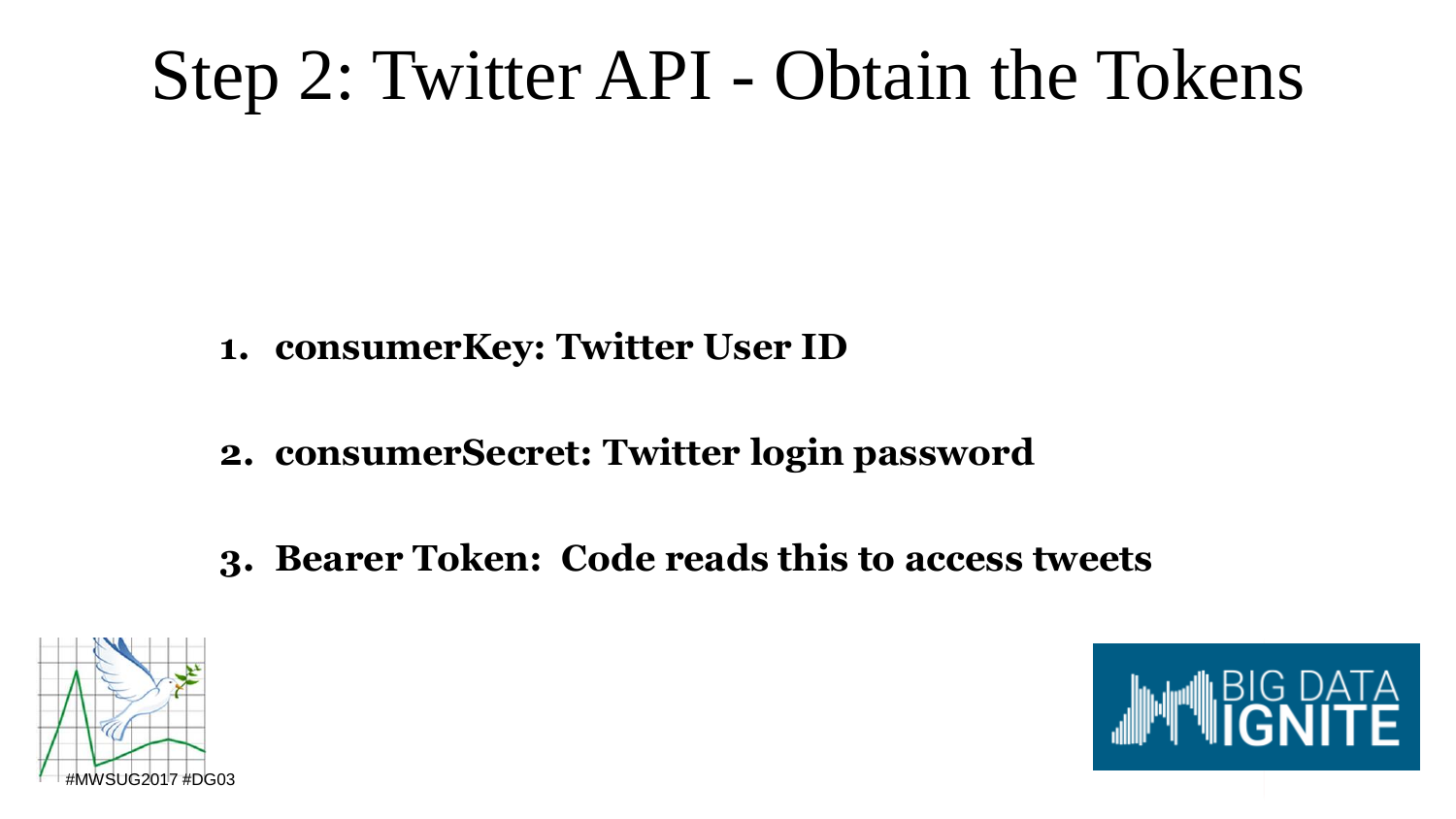#### Step 2: Twitter API – SAS Code

**/\* Code adapted from Isabel Litton and Rebecca Ottesen, "%GrabTweet: A SAS® Macro to Read JSON Formatted Tweets" \*/**

**%MACRO grab\_tweet\_100(search\_term, type, target\_amount);**

```
/* Location of Token File */
filename auth "C:\dcorliss\SAS\Twitter\token.txt";
```
**/\* Location of Output File \*/ filename twtOut "C:\dcorliss\SAS\Twitter\Tweets.txt";**

**/\* Set search parameters: COUNT = #, TYPE = Popular, Recent, or Mixed \*/**



```
%IF &target_amount < 100 %THEN %LET 
   num_tweet = %NRSTR(&count=)&target_amount;
%ELSE %LET num_tweet = %NRSTR(&count=100);
%LET type = %NRSTR(&result_type=&type);
```
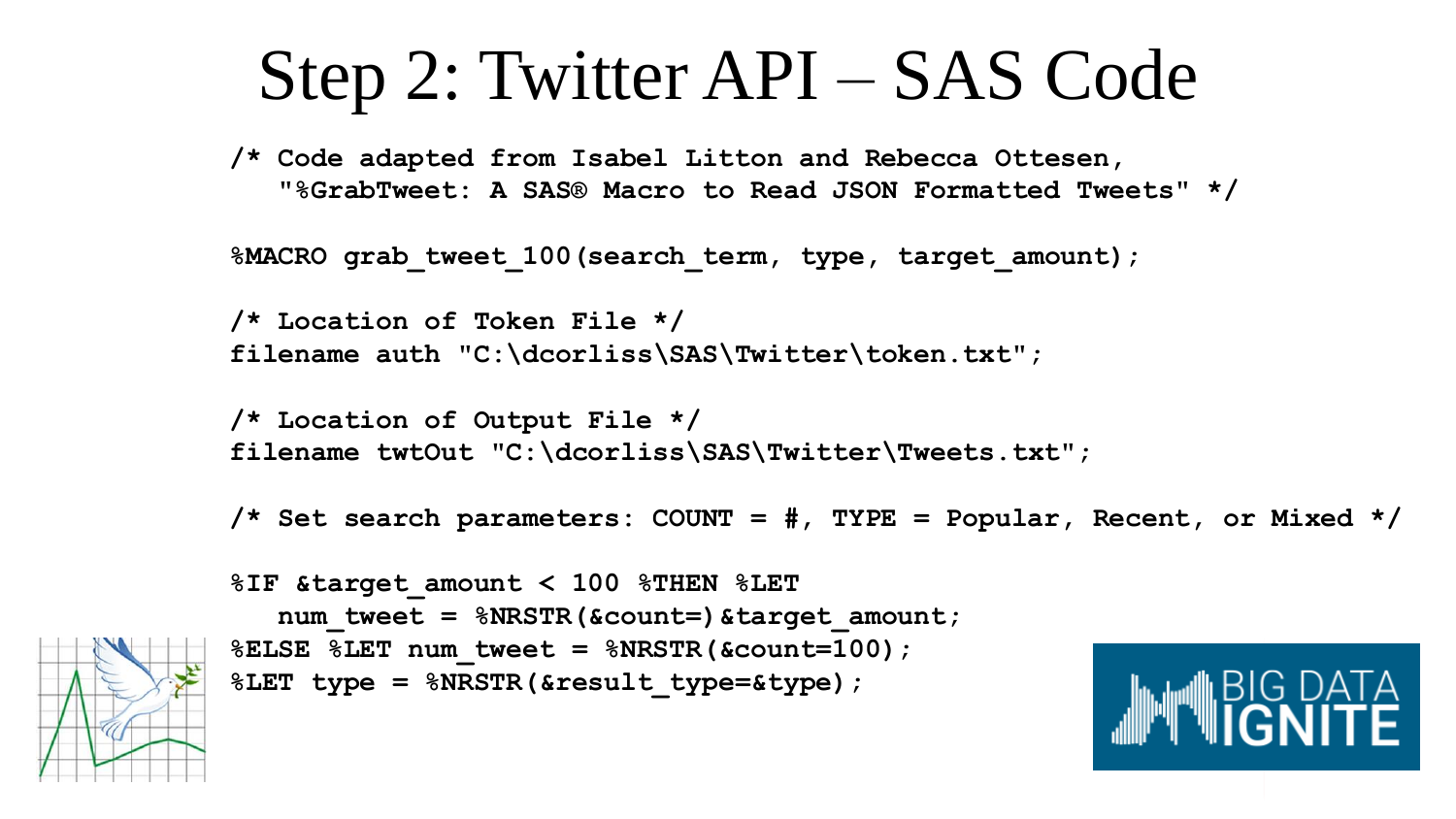#### Step 2: Twitter API – SAS Code

**/\*Issues GET search/tweet URL with search term and number of tweets specified by user to output JSON file\*/**

```
PROC HTTP
   HEADERIN = auth
  METHOD = "get"
   /* Send requested search terms to the Twitter search API */
   URL = 
"https://api.twitter.com/1.1/search/tweets.json?q=&search_term&type&num_tweet"
```

```
OUT = twtOut; /* Output text from tweets as one text string */;
```
**RUN;**



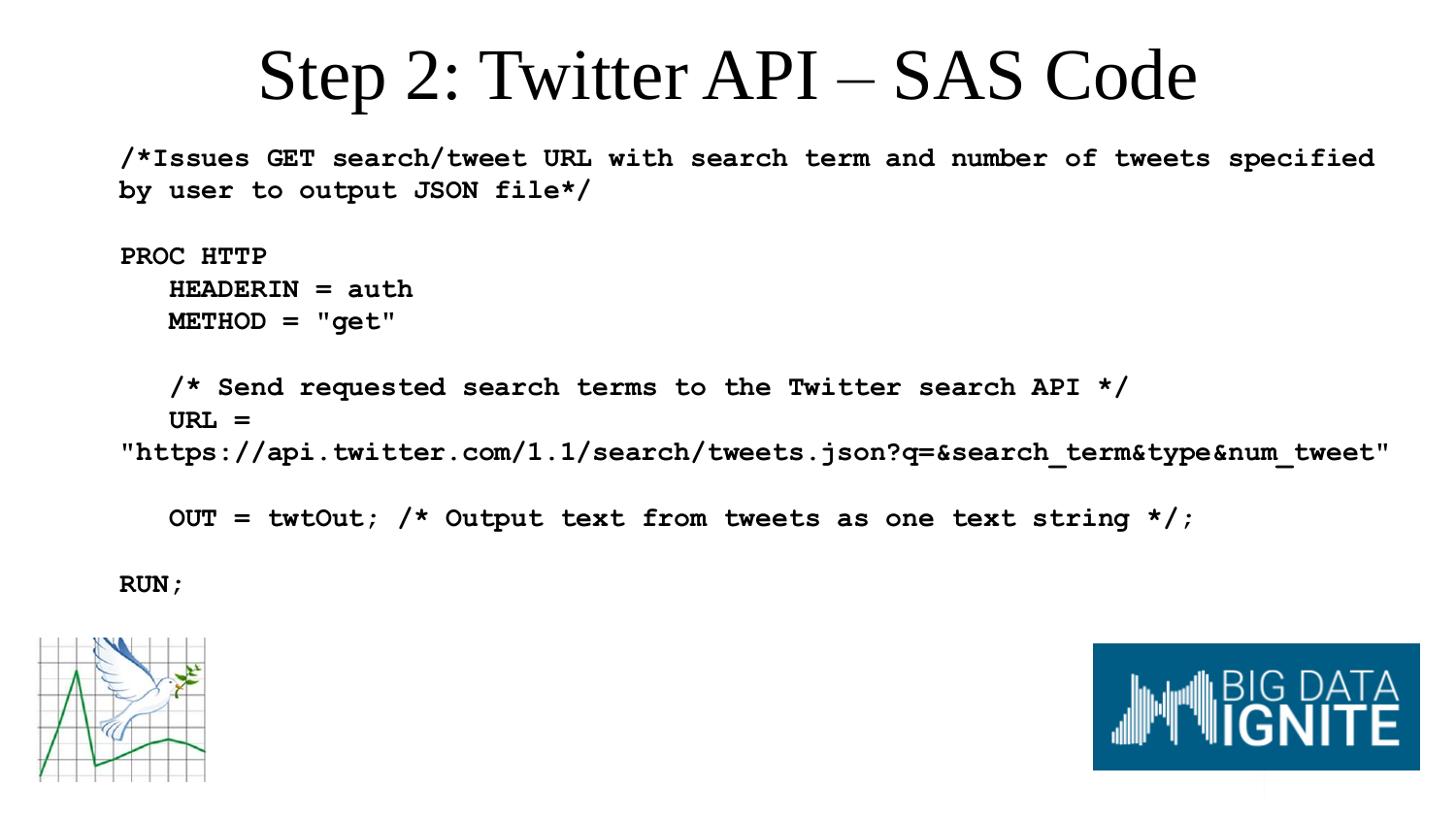#### Step 2: Twitter API – R Code

**library(twitteR)**

**consumer\_key <- "your\_consumer\_key"**

**consumer\_secret <- "your\_consumer\_secret"**

**access\_token <- "your\_access\_token"**

**access\_secret <- "your\_access\_secret"**

**setup\_twitter\_oauth(consumer\_key, consumer\_secret, access\_token, access\_secret)**



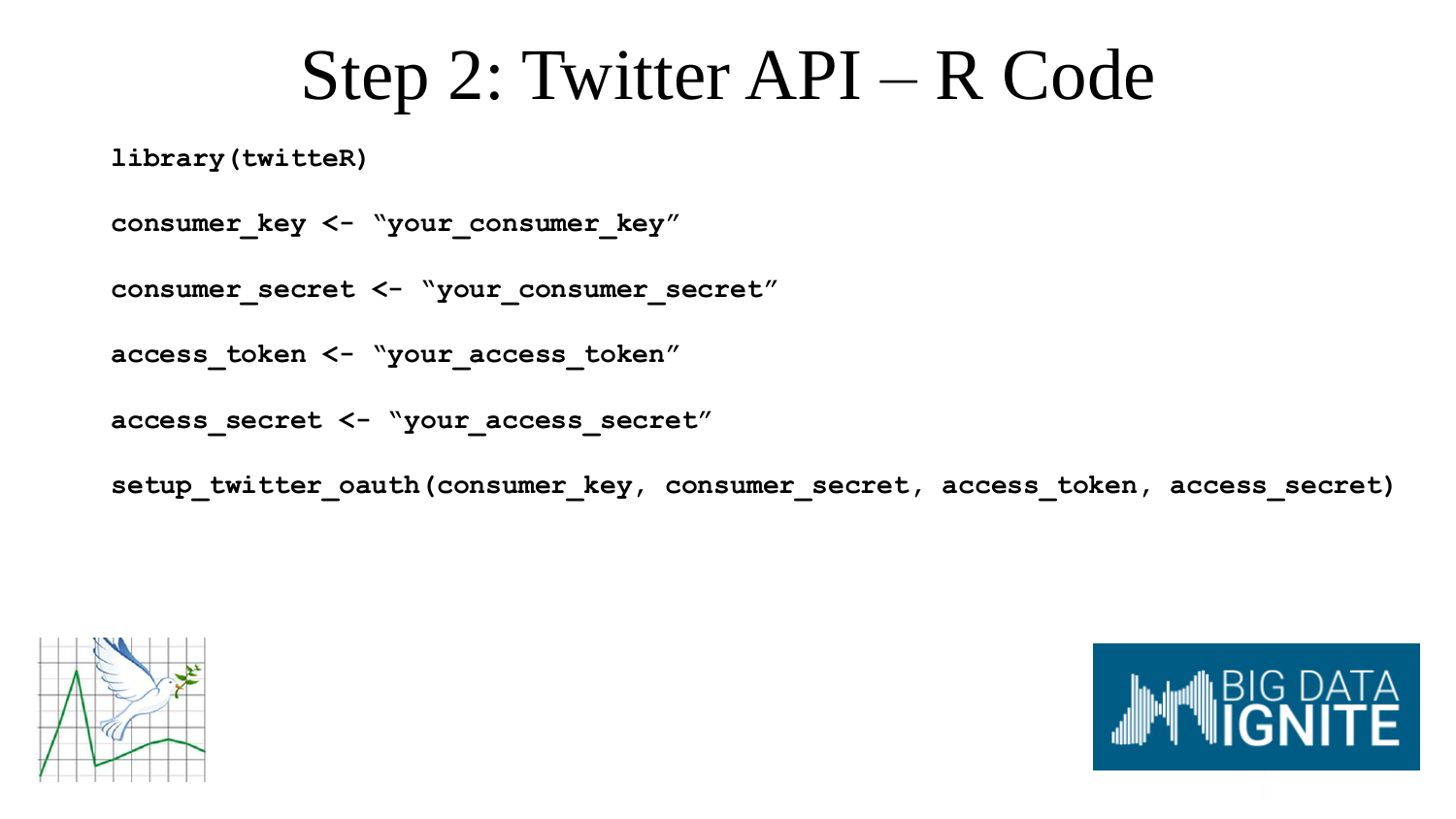#### Step 2: Twitter API – R Code

```
r_stats <- searchTwitter("#Rstats", n=1500, cainfo="cacert.pem")
# The cainfo parameter is only used in Windows environments
# This should return 1500
```

```
length(r_stats)
#[1] 1500
```
**#Save the text output r\_stats\_text <- sapply(r\_stats, function(x) x\$getText()) r\_stats\_text\_corpus <- Corpus(VectorSource(r\_stats\_text))**



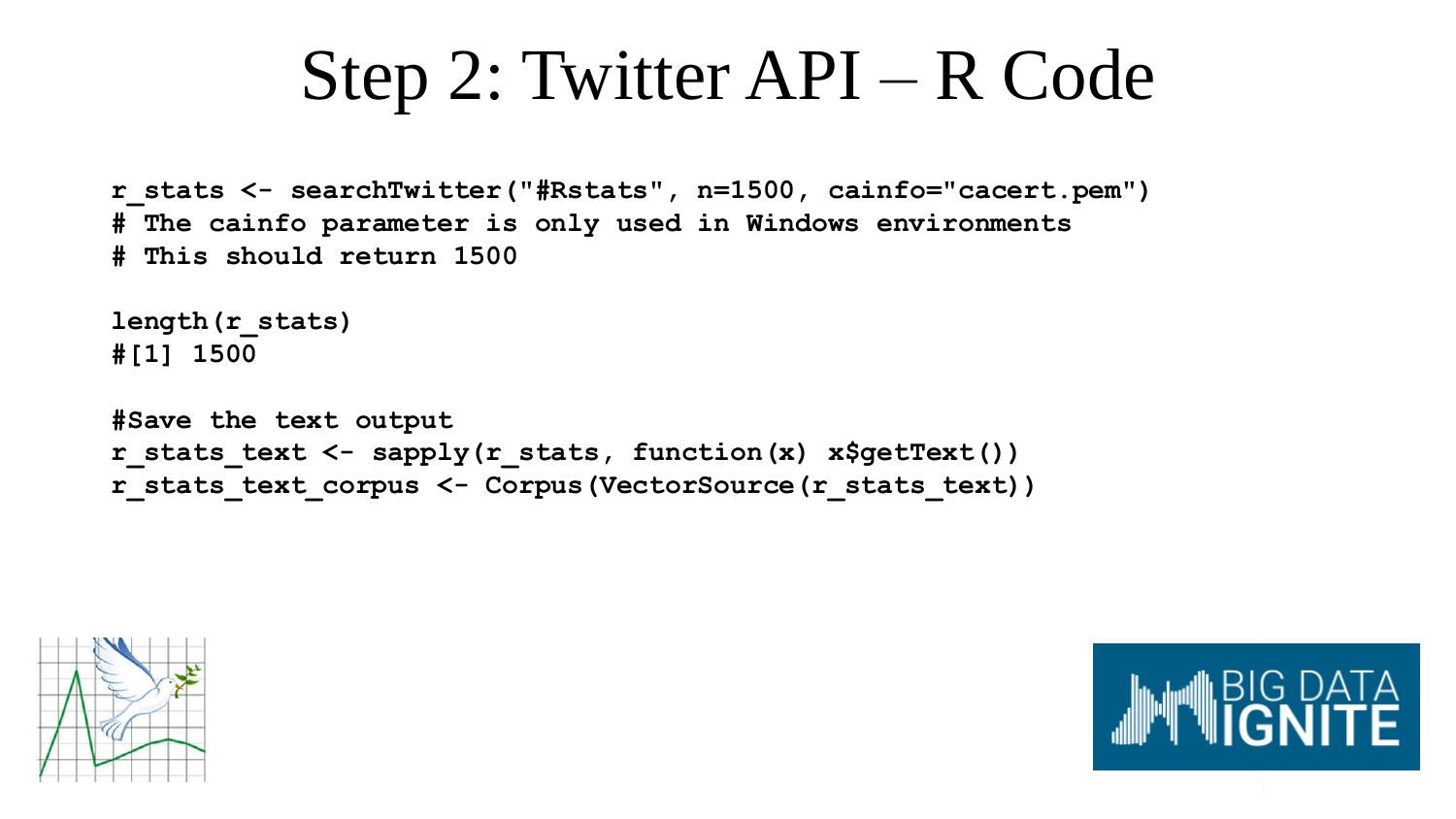## Step 3: Parse Plain Text Tweet Stream

#### **Raw Twitter Text Output**

Tweets.txt - Notepad

File Edit Format View Help

{"statuses":[{"created at":"Thu Jun 08 08:52:55 +0000 2017","id":872738196777426944,"id str":"872738196777426944","text":"@lsarsour You hate America &amp ^ ars","url":null,"entities":{"description":{"urls":[]}},"protected":false,"followers count":2013,"friends count":2511,"listed count":26,"created at":"Wed idebar\_fill\_color":"DDEEF6","profile\_text\_color":"333333","profile\_use\_background\_image":true,"has\_extended\_profile":false,"default\_profile":true,"defaul "recent"},"source":"\u003ca href=\"http:\/\/twitter.com\/#!\/download\/ipad\" rel=\"nofollow\"\u003eTwitter for iPad\u003c\/a\u003e","in reply to status ges\/themes\/theme1\/bg.png","profile background image url https":"https:\/\/abs.twimg.com\/images\/theme1\/bg.png","profile background tile":fal guess what...America is on to you and your sharia law promotion. Your Alinsky tactics are transparent.","truncated":false,"entities":{"hashtags":[],"sym one":null,"geo enabled":true,"verified":false,"statuses count":1015,"lang":"en","contributors enabled":false,"is translator":false,"is translation enable s":null,"translator\_type":"none"},"geo":null,"coordinates":null,"place":null,"contributors":null,"is\_quote\_status":false,"retweet\_count":1,"favorite\_coun reply to user id":null,"in reply to user id str":null,"in reply to screen name":null,"user":{"id":1216957579,"id str":"1216957579","name":"Karen D. Scio g.com\/profile\_background\_images\/799702831\/608c64c78f543cfda598bc9311553460.png","profile\_background\_image\_url\_https":"https:\/\/pbs.twimg.com\/profile at": "Wed Jun 07 14:39:45 +0000 2017", "id":872463091677540353, "id str": "872463091677540353", "text": "Agree our schools are run by commies & traitors wh n": "Libertarian Vice Presidential nominee, Best Selling Author, Youtube: https:\/\/t.co\/Cxln91HRMg WAR Now Radio: https:\/\/t.co\/WmcCUVjLrr","url":"htt r":false,"is translation enabled":false,"profile background color":"222222","profile background image\_url":"http:\/\/pbs.twimg.com\/profile background im "place":null,"contributors":null,"is\_quote\_status":false,"retweet\_count":36,"favorite\_count":41,"favorited":false,"retweeted":false,"possibly\_sensitive": reply to user id str":null,"in reply to screen name":null,"user":{"id":3290719405,"id str":"3290719405","name":"Maine4Trumpism","screen name":"Maine4Tru s\/theme1\/bg.png","profile\_background\_image\_url\_https":"https:\/\/abs.twimg.com\/images\/themes\/theme1\/bg.png","profile\_background\_tile":false,"profil k white men are most dangerous demographic, subscribe to primitive totalitaria\u2026 https:\/\/t.co\/r1CHYXsHsb","truncated":true,"entities":{"hashtags": http:\/\/larrylockman.com","display url":"larrylockman.com","indices":[0,23]}]},"description":{"urls":[]}},"protected":false,"followers count":199,"frien ink\_color":"DD2E44","profile\_sidebar\_border\_color":"000000","profile\_sidebar\_fill\_color":"000000","profile\_text\_color":"000000","profile\_use\_background\_i 2","indices":[95,107]},{"screen name":"mainegop","name":"Maine GOP","id":22251316,"id str":"22251316","indices":[120,129]},{"screen name":"gehrig38","nam te of Maine \ud83c\udf32 (DM US WITH TIPS) #mepolitics #mepol Recently Featured on @TuckerCarlson & @infowars","url":"https:\/\/t.co\/iuS68vcV1X","entiti /7fqZZBA1\_normal.jpg","profile\_image\_url\_https":"https:\/\/pbs.twimg.com\/profile\_images\/872561048095784961\/7fqZZBA1\_normal.jpg","profile\_banner\_url":" nt":0,"favorited":false,"retweeted":false,"lang":"en"},{"created at":"Thu Jun 08 02:42:52 +0000 2017","id":872645070616489984,"id str":"87264507061648998 coggin County GOP. Put Maine Citizens First! #mepolitics Award-Winner! https:\/\/t.co\/CItRSg8f8N","url":"https:\/\/t.co\/PiLJES1nmp","entities":{"url":{ file\_background\_tile":false,"profile\_image\_url":"http:\/\/pbs.twimg.com\/profile\_images\/779527995501506560\/tqs6TWcE\_normal.jpg","profile\_image\_url\_http ,"truncated":true,"entities":{"hashtags":[],"symbols":[],"user mentions":[],"urls":[{"url":"https:\/\/t.co\/r1CHYXsHsb","expanded url":"https:\/\/twitter ected":false,"followers\_count":199,"friends\_count":95,"listed\_count":9,"created\_at":"Wed Feb 19 03:09:53 +0000 2014","favourites\_count":51,"utc\_offset":color":"000000","profile use background image":false,"has extended profile":false,"default profile":false,"default profile image":false,"following":null, [120,129]},{"screen name":"gehrig38","name":"Curt Schilling","id":14945261,"id str":"14945261","indices":[130,139]}],"urls":[{"url":"https:\/\/t.co\/NvM4 url":"https:\/\/t.co\/iuS68vcV1X","entities":{"url":{"urls":[{"url":"https:\/\/t.co\/iuS68vcV1X","expanded\_url":"http:\/\/mainefirstmedia.wordpress.com", gZZBA1 normal.jpg","profile banner url":"https:\/\/pbs.twimg.com\/profile banners\/816402981851660288\/1496869729","profile link color":"ABB8C2","profile 9091027914753,"id str":"872639091027914753","text":"RT @WayneRoot: Agree our schools are run by commies & traitors who hate America & Christianit



 $\Box$  $\mathsf{X}$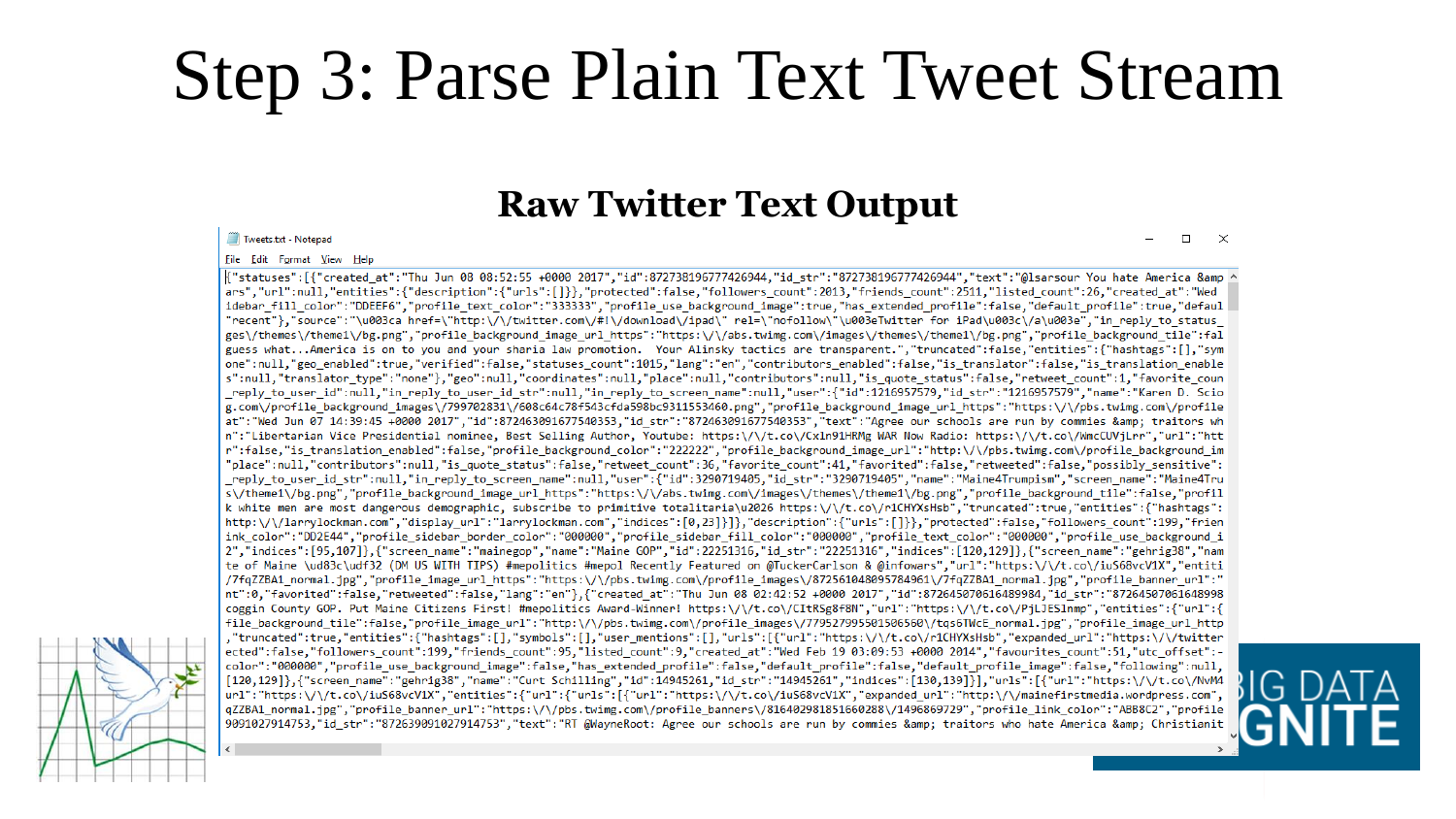#### Step 3: Parse Plain Text Tweet Stream

**/\* Code adapted from Isabel Litton and Rebecca Ottesen, "%GrabTweet: A SAS® Macro to Read JSON Formatted Tweets" \*/**

#### **INPUT**

**;**

```
@'"created_at":' date_time_text
@'"id":' tweet_id
@'"text":' text
@'"user":{"id":' user_id
@'"name":' name
@'"screen_name":' screen_name
@'"location":' location
@'"created_at":' account_created
@'"lang":' lang
@'"contributors":null,' retweeted @@
```


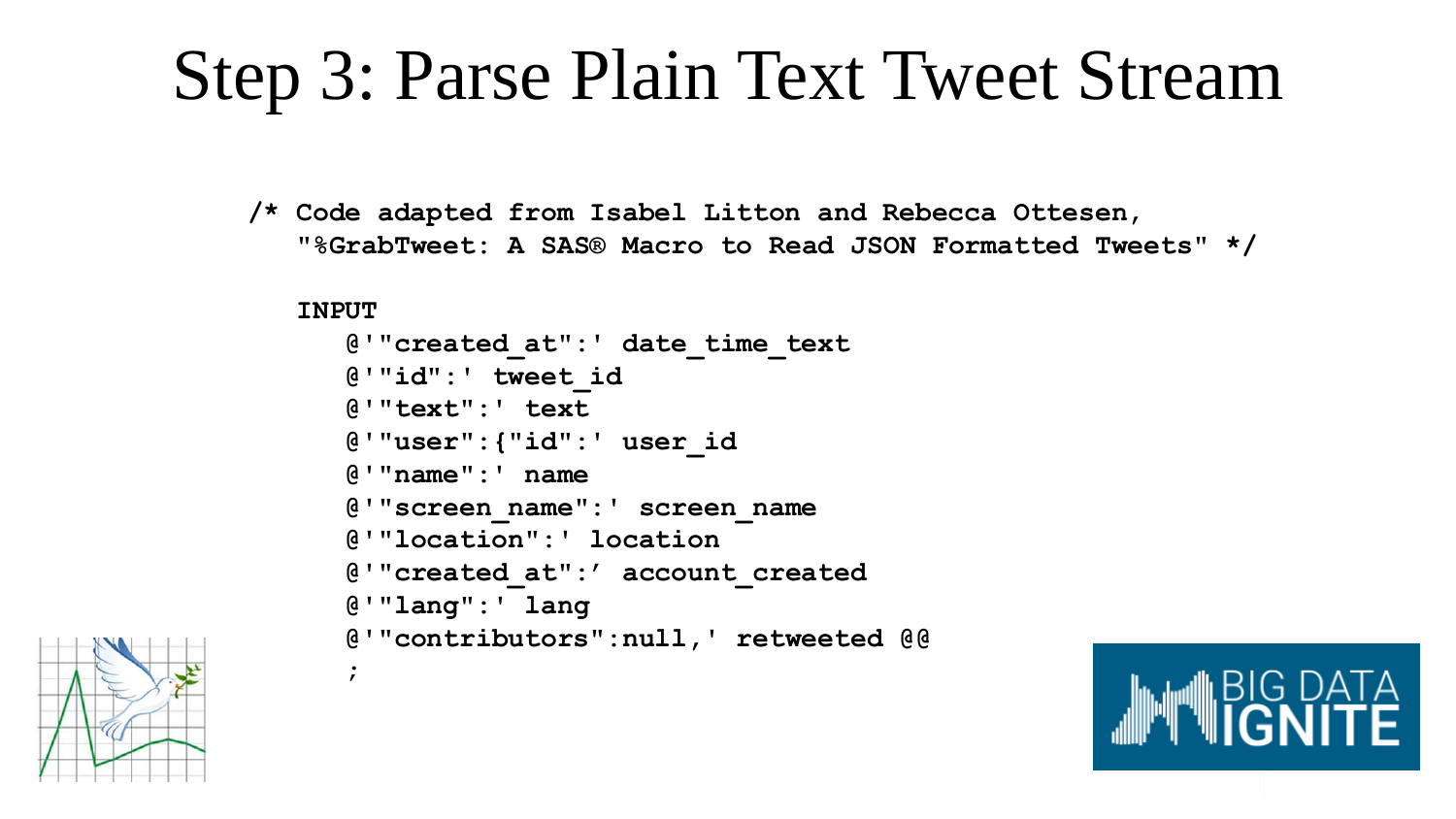#### Step 4: Exploring Search Terms

**\*\*\*\* Mining Twitter for Hate Speech \*\*\*\*;**

#### **%grab\_tweet\_100(Sharia America hate, recent, 100);**

|                | created at 1                   | tweet id           | text                                                                                                                                                          | user id         | name              | screen name       | location            |
|----------------|--------------------------------|--------------------|---------------------------------------------------------------------------------------------------------------------------------------------------------------|-----------------|-------------------|-------------------|---------------------|
|                | Thu Jun 08 08:52:55 +0000 2017 | 872738196777426944 | @Isarsour You hate America &:<br>support Sharia here. Your time will come.                                                                                    | 1223623118      | Michael Erwin     | michaeloferwins   | Califomia, USA      |
| $\overline{2}$ | Thu Jun 08 03:52:00 +0000 2017 | 872662466714624001 | RT @LMARocks: @Isarsour Not a hate<br>crime, and quess whatAmerica is on to  4223111532<br>vou and your sharia law promotion. Your<br>Alinsky tactics are tr\ |                 | PorkChop Express  | China is here     | Wing Kong Exchange  |
| 3              | Mon Feb 23 03:30:48 +0000 2009 | 872660605043449856 | RT @WayneRoot: Agree our schools<br>are run by commies & traitors who<br>hate America &: Christianity? What<br>exactly do you call this? \nhttp               | 1216957579      | Karen D. Scioscia | KDScioscia        |                     |
| 4              | Wed May 06 21:43:22 +0000 2009 | 872645595068067840 | RT @lockman4mehouse: Many \"new<br>Mainers\" hate America                                                                                                     | 3290719405      | Maine4Trumpism    | Maine4Trump       | #ME02 Moscow, Maine |
| -5             | Wed Feb 19 03:09:53 +0000 2014 | 872598556640780291 | #NewRelease \n\nMaine's Refugee<br>Community: The Best And The Brightest   816402981851660<br>\n\nhttps:\/\/t.co\/NvM4koRXXR\n\n<br>#mepolitics @mainegop @   |                 | Maine First Media | Maine First Media | Waterville, ME      |
| -6             | Thu Jun 08 02:42:52 +0000 2017 | 872645070616489984 | RT @lockman4mehouse: Many \"new<br>Mainers\" hate America                                                                                                     | 779527044287848 | Androscoggin GOP  | AndroGOP          | Maine, USA          |
|                | Wed Feb 19 03:09:53 +0000 2014 | 872598556640780291 | #NewRelease \n\nMaine's Refugee<br>Community: The Best And The Brightest<br>\n\nhttps:\/\/t.co\/NvM4koRXXR\n\n<br>#mepolitics @mainegop @                     | 816402981851660 | Maine First Media | Maine First Media | Waterville, ME      |
| 8              | Thu Jun 08 02:19:06 +0000 2017 | 872639091027914753 | RT @WayneRoot: Agree our schools<br>are run by commies &: traitors who<br>hate America & Christianity? What<br>exactly do you call this? \nhttp               | 2937854619      | Sammie Snickers   | Sammie Snickers   |                     |
| -9             | Wed May 06 21:43:22 +0000 2009 | 872610362209837056 | RT @lockman4mehouse: Many \"new<br>Mainers\" hate America                                                                                                     | 816402981851660 | Maine First Media | Maine First Media | Waterville, ME      |
| 10             | Wed Feb 19 03:09:53 +0000 2014 | 872598556640780291 | #NewRelease \n\nMaine's Refugee<br>Community: The Best And The Brightest<br>\n\nhttps:\/\/t.co\/NvM4koRXXR\n\n<br>#mepolitics @mainegop @                     | 816402981851660 | Maine First Media | Maine First Media | Waterville, ME      |
| 11             | Thu Jun 08 00:24:21 +0000 2017 | 872610213991501828 | Many \"new Mainers\" hate America                                                                                                                             | 2351033034      | Lany Lockman      | lockman4mehouse   |                     |
| 12             | Wed Jun 07 23:38:02 +0000 2017 | 872598556640780291 | #NewRelease \n\nMaine's Refugee<br>Community: The Best And The Brightest<br>\n\nhttps:\/\/t.co\/NvM4koRXXR\n\n<br>#mepolitics @mainegop @                     | 816402981851660 | Maine First Media | Maine First Media | Waterville, ME      |
|                |                                |                    |                                                                                                                                                               |                 |                   |                   |                     |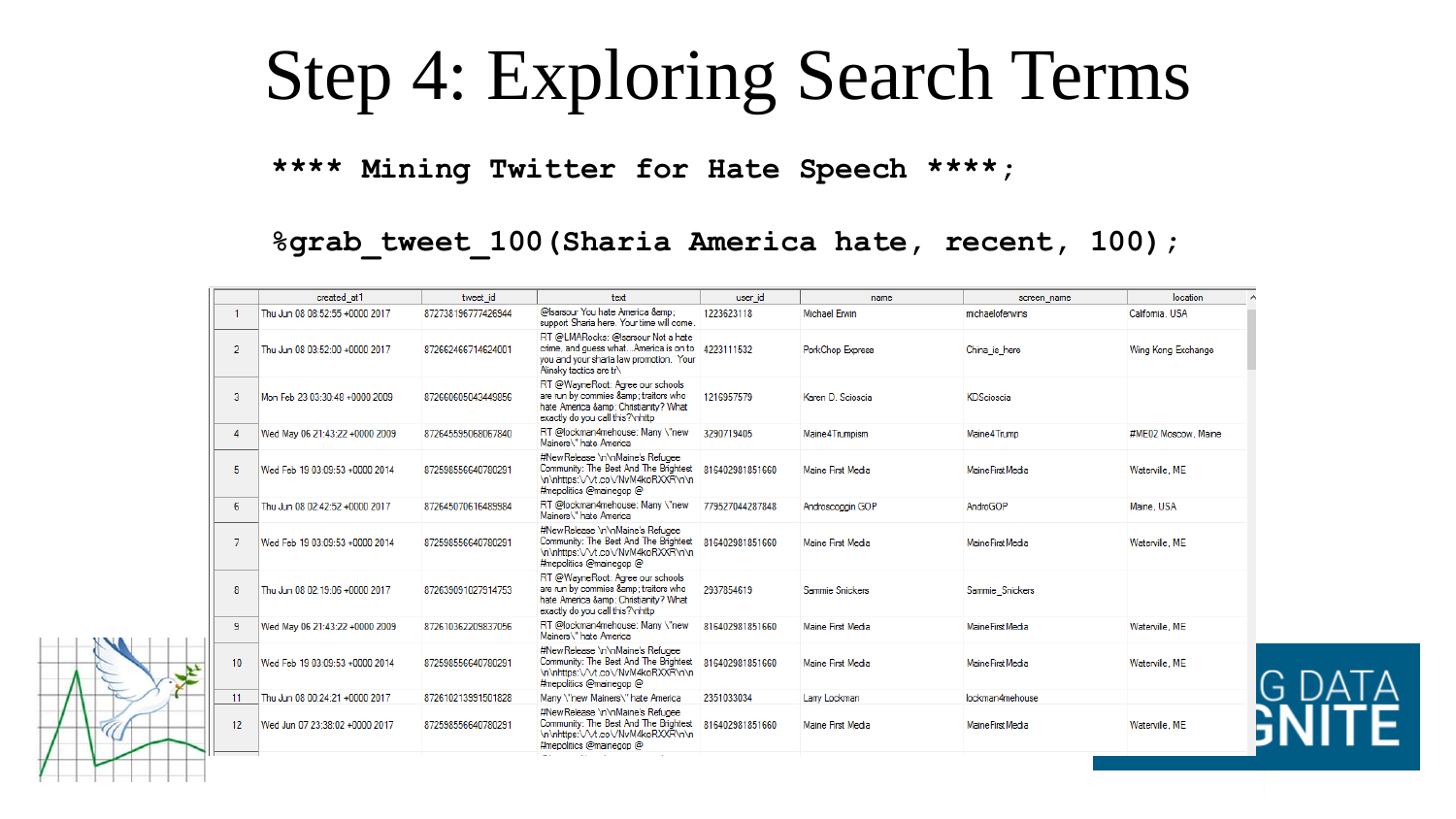#### Step 4: ML Classification w/ Decision Tree

**proc hpsplit data=hate\_tweets maxdepth=5;**

```
model hate tweet(event='1') = hate term slur expletive nationalist;
```
**prune costcomplexity;**

```
partition fraction(validate=0.3 seed=123);
```

```
code file='hate_id.sas';
```

```
rules file='hate_tweet_rules.txt';
```
**run;**



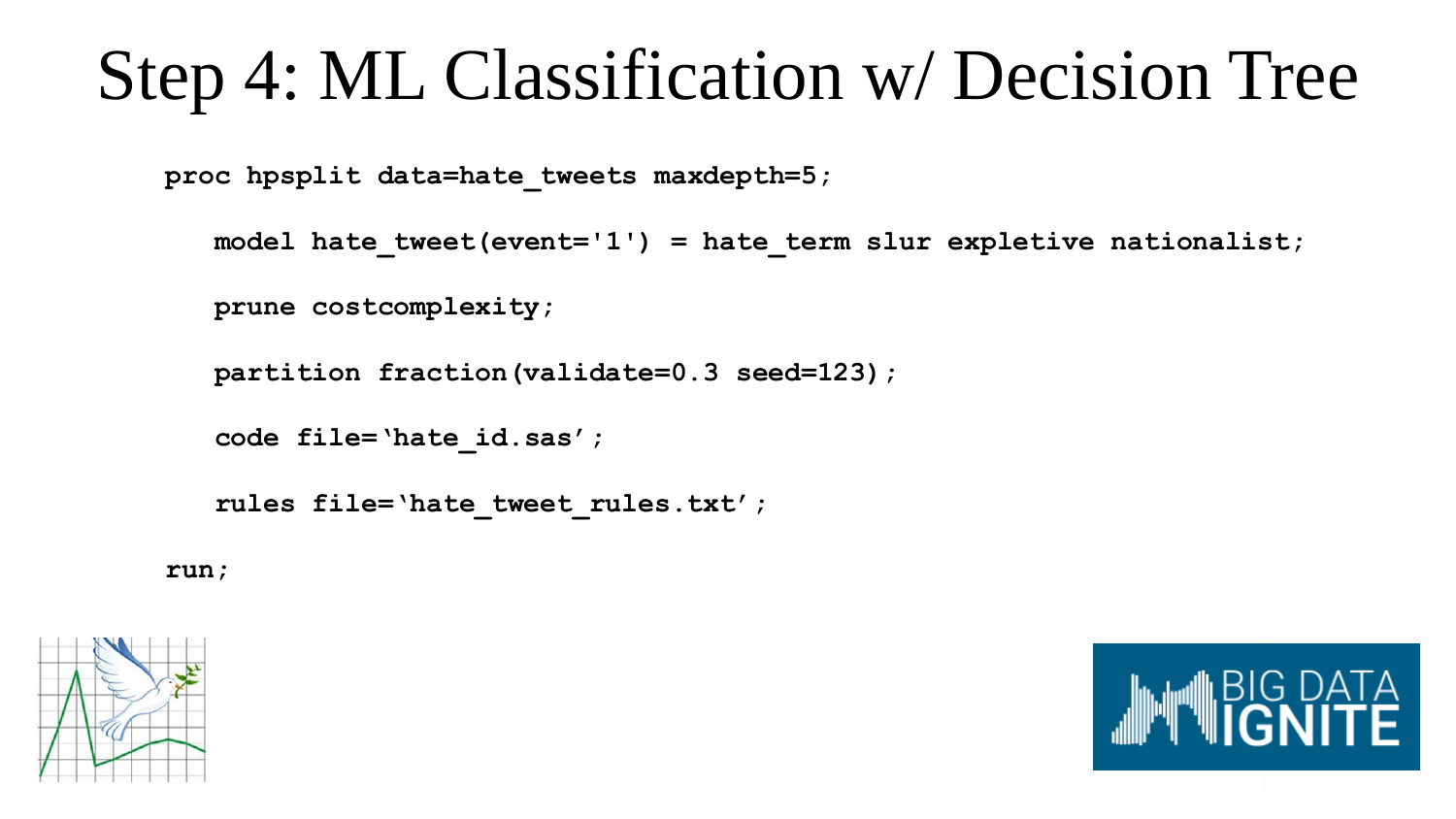## Step 4: ML Classification w/ Decision Tree

```
# Use rpart package
library(rpart)
```

```
# Model
fit <- rpart(hate_tweet ~ hate_term + slur + expletive + nationalist, 
   method="anova", data=hate_tweets)
```

```
# Develop visualizations
printcp(fit) # display the results 
plotcp(fit) # visualize cross-validation results 
summary(fit) # detailed summary of splits
```

```
# Plot results 
plot(fit, uniform=TRUE, main="Regression Tree for Mileage ")
text(fit, use.n=TRUE, all=TRUE, cex=.8)
```


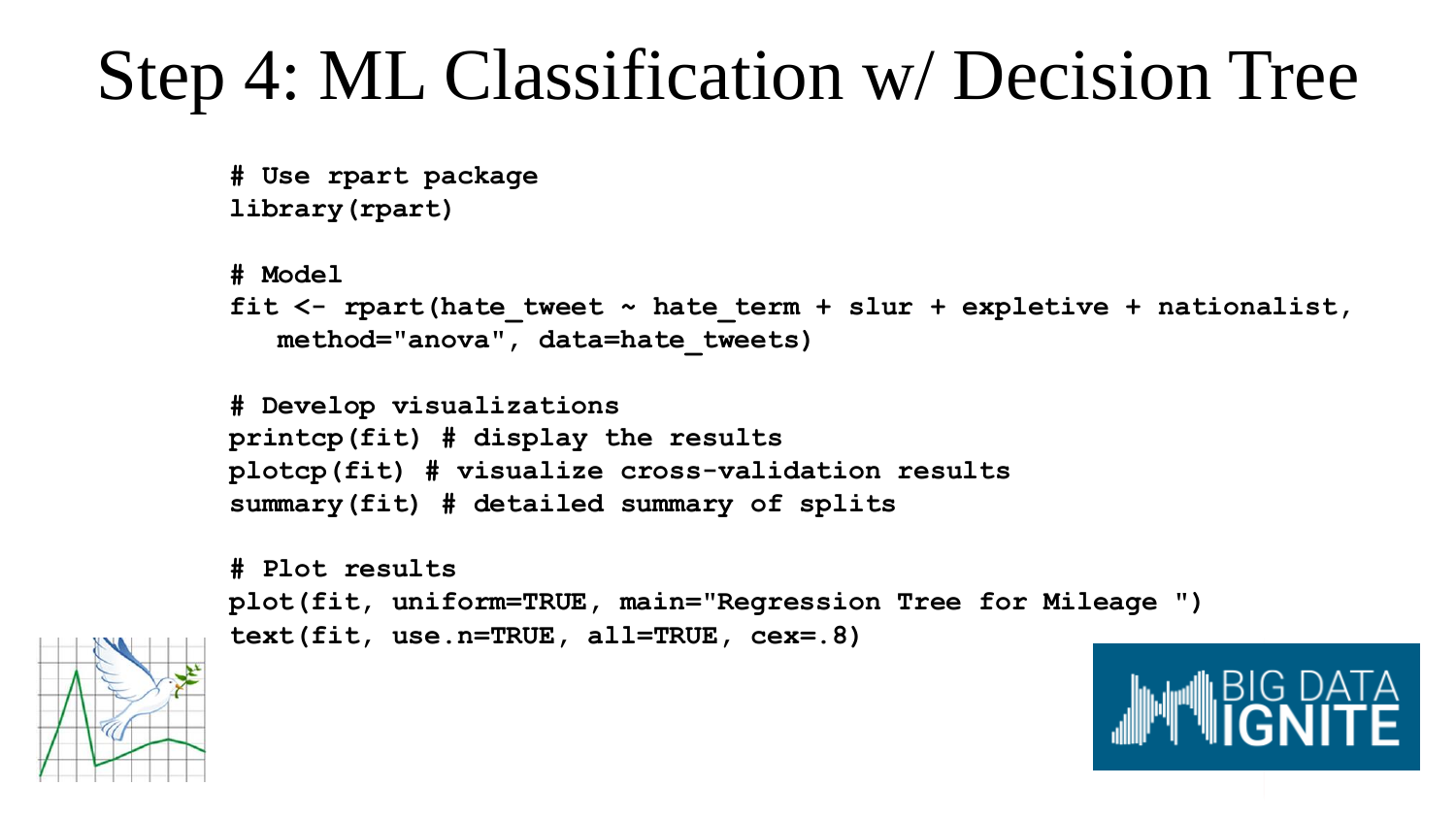# Step 5: High-Volume Search

**1. Macro to extract to access Twitter-imposed limit of 100 tweets at a time**

- **2. Macro wrapper to repeat until specified count, going backwards from end of previous iteration**
- **3. Data transformation required for some analyses e.g., time series dataset**



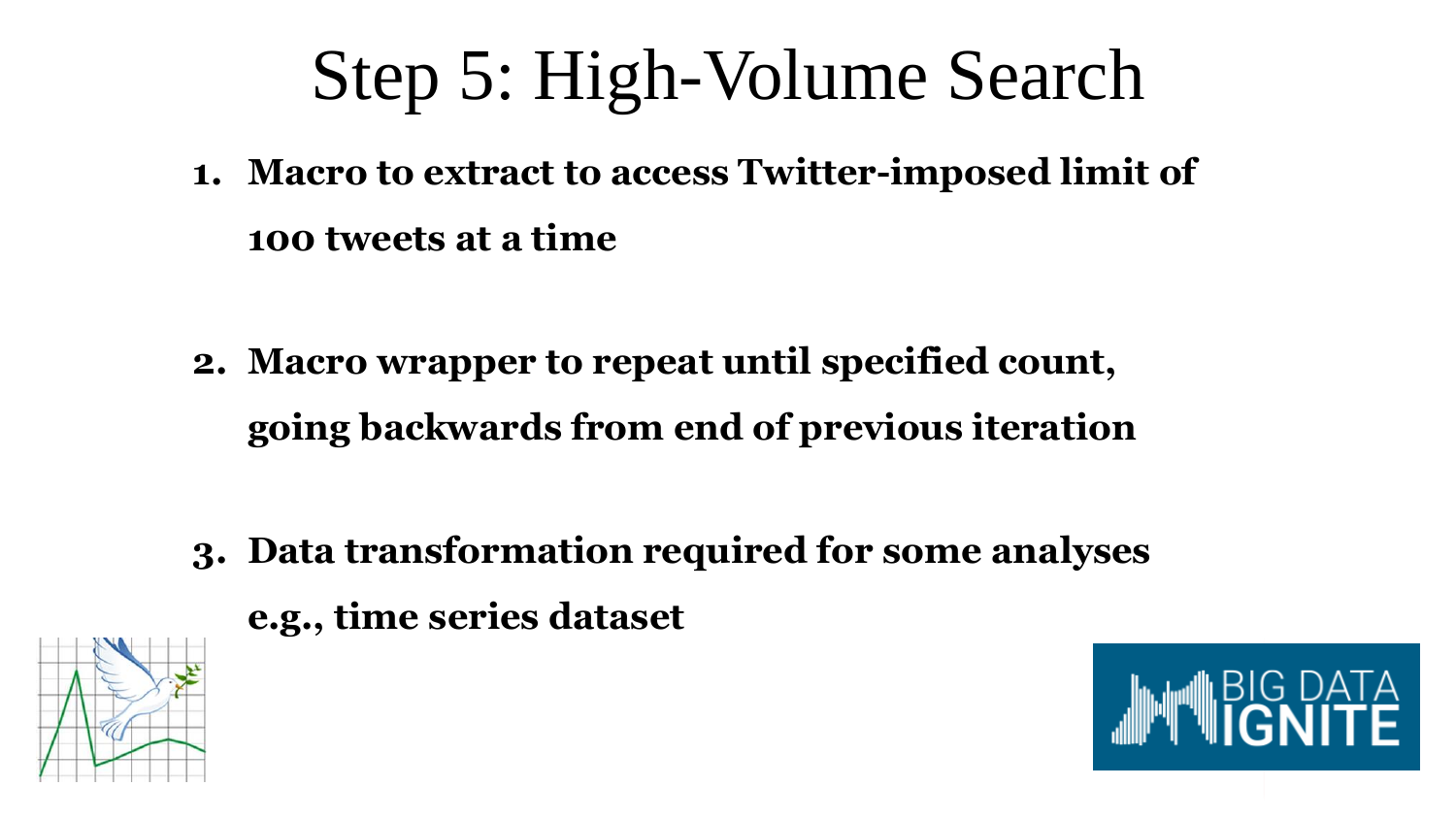# Step 6: Real-Time Twitter Mining with ML

**1. Label data in a small, randomly-selected training set**

- **2. Train an algorithm on the labelled data**
- **3. Develop routine to capture tweets, classify, and output**

**4. Loop the routine to extract tweets and output in real-time**



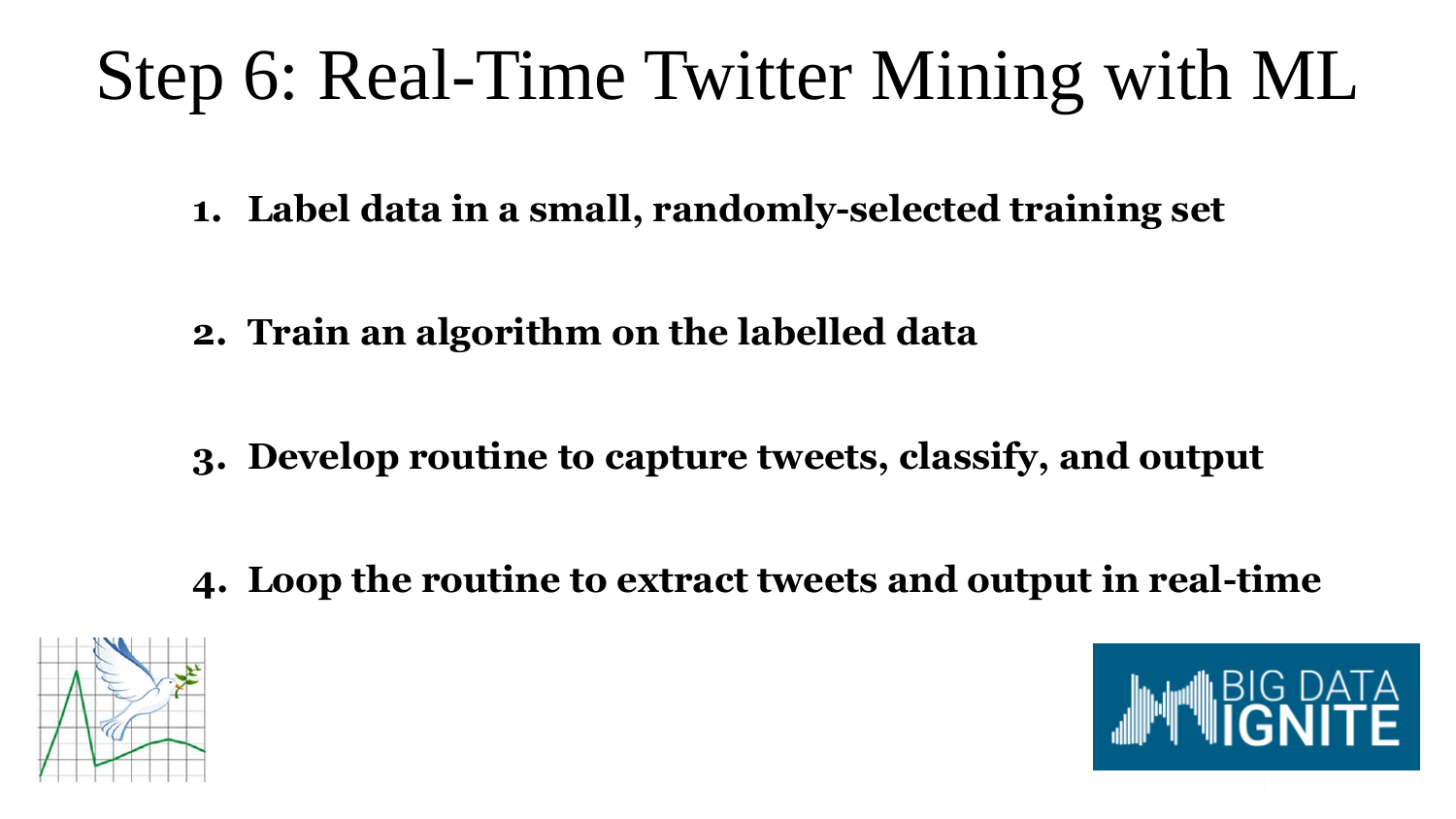#### Analytic Results



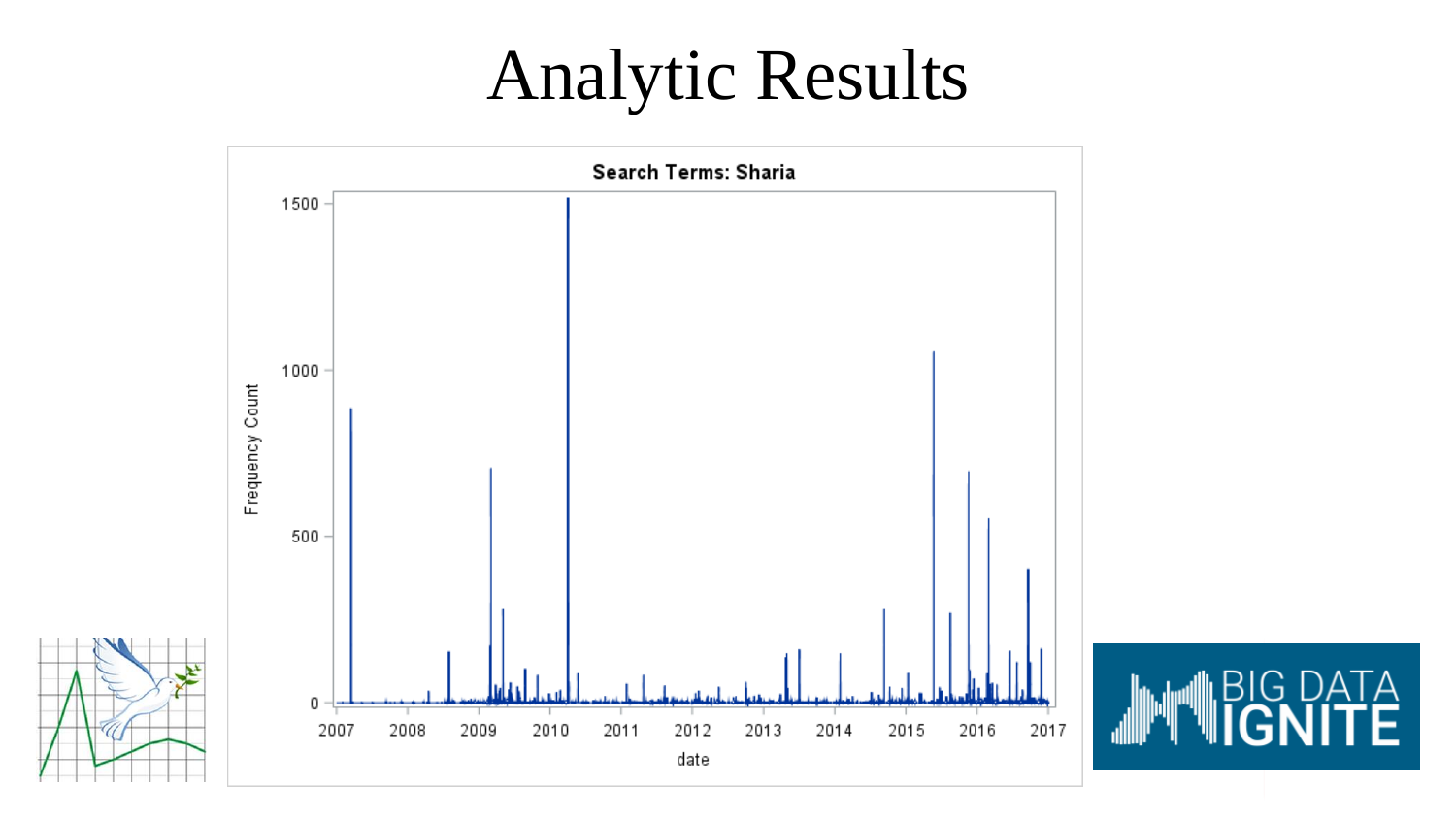#### Analytic Results







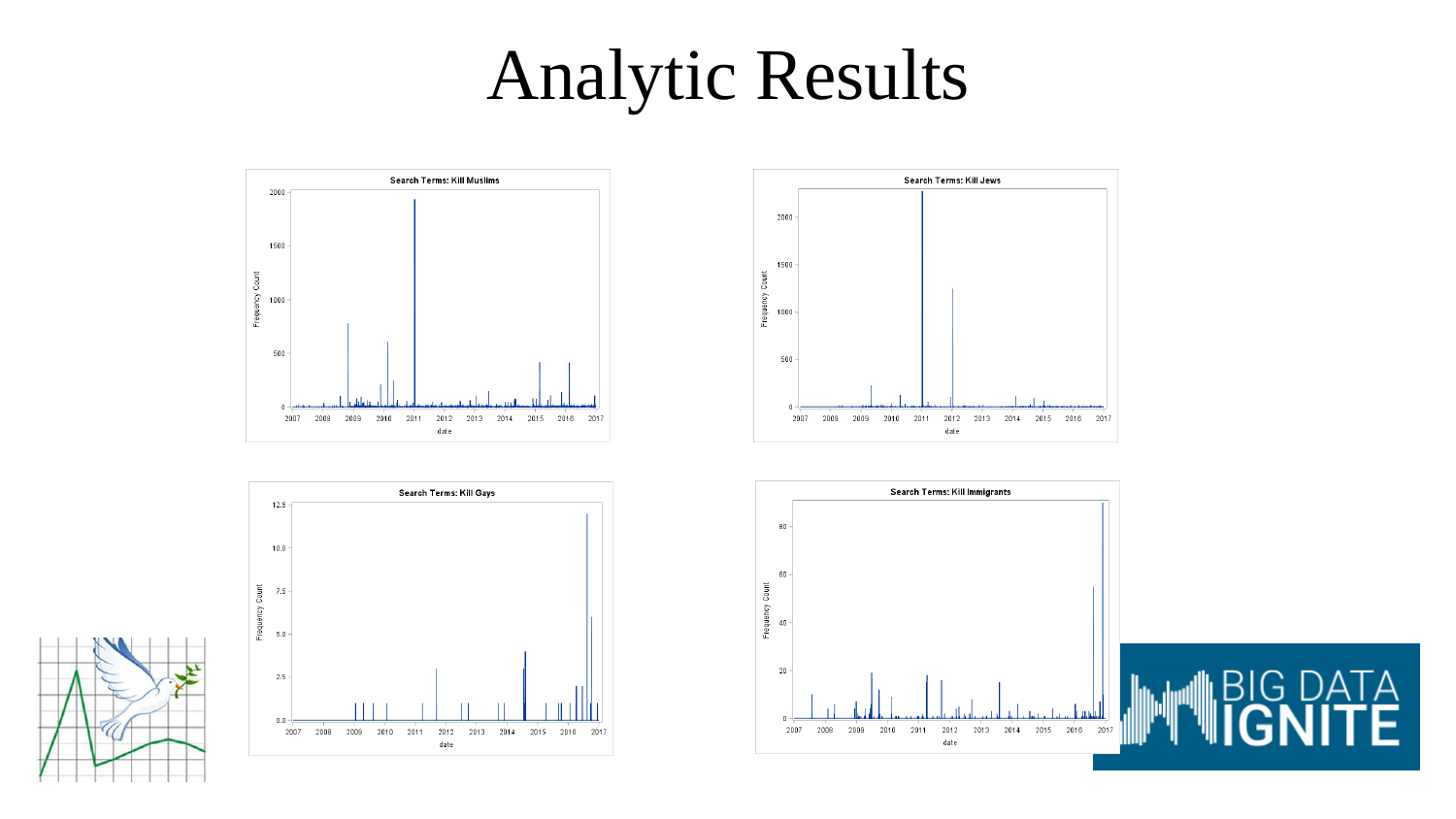#### Analytic Results

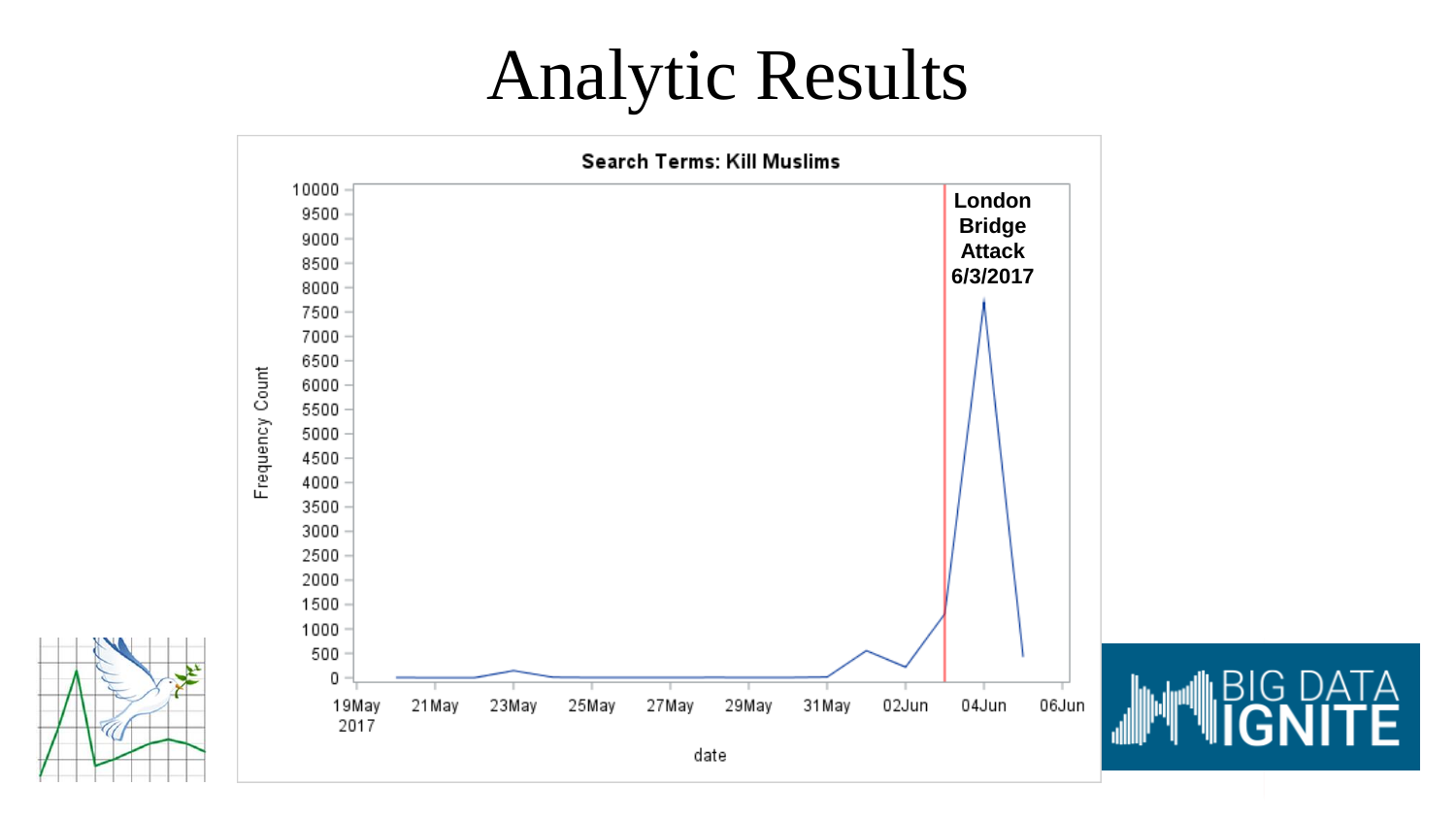### Step 6: Real-Time Twitter Mining with ML

```
%macro timeloop(iterations);
%local i;
%let i=1;
%do i=1 %to &iterations;
```
**%grab\_tweet\_100(Sharia,recent,100);**

```
data work.tweet;
   set work.tweet;
   count = 1;
```

```
chardate=CATT(substr(dttext,9,2),substr(dttext,5,3),substr(dttext,27,4));
timestamp=dhms(input(chardate,date9.), substr(dttime text,12,2),
substr(dttext,12,2), substr(dttext,18,2));
  date = datepart(timestamp);
   time = timepart(timestamp);
   ten sec = round(time, 10);
   ten sec est = ten sec - 18000;
```
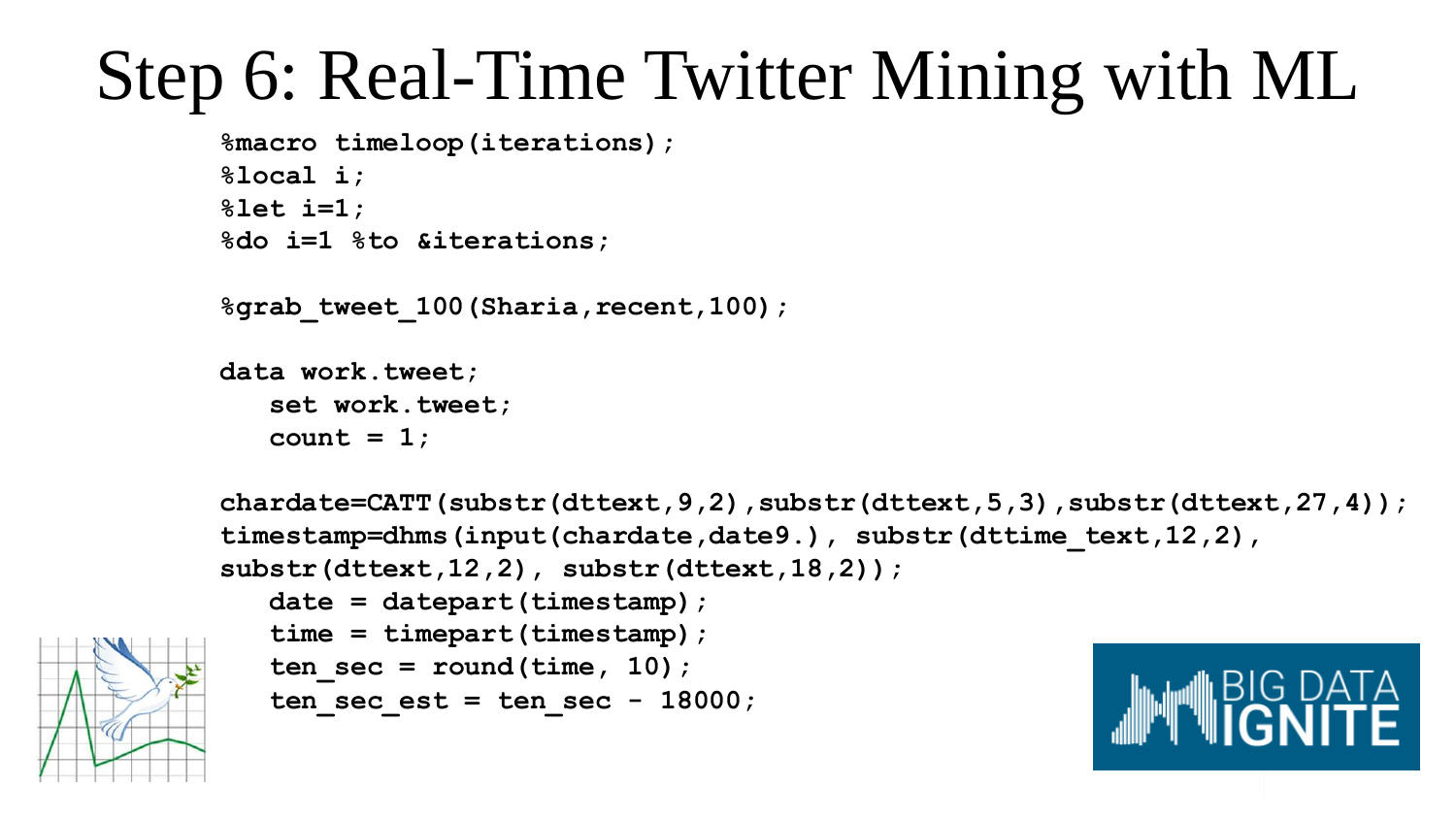#### Step 6: Real-Time Twitter Mining with ML

**if upcase(text) contains 'SHARIA' and upcase(text) contains 'AMERICA' and upcase(text) contains 'HATE'; run;**

```
data work.graph_data; set work.graph_data work.tweet; run;
```
**proc sort data=graph\_data nodupkey; by time tweet\_id; run;**

```
ods listing close; 
ods html path='C:\dcorliss\SAS\Twitter' file='test.html';
```

```
proc sgplot data=graph_data;
   vbar ten_sec_est; xaxis type=time interval=hour;
   format ten_sec_est hhmm.;
   title "Tweets (10 Second Totals)";
run;
```
**ods html close; ods listing; %end; %mend timeloop;**

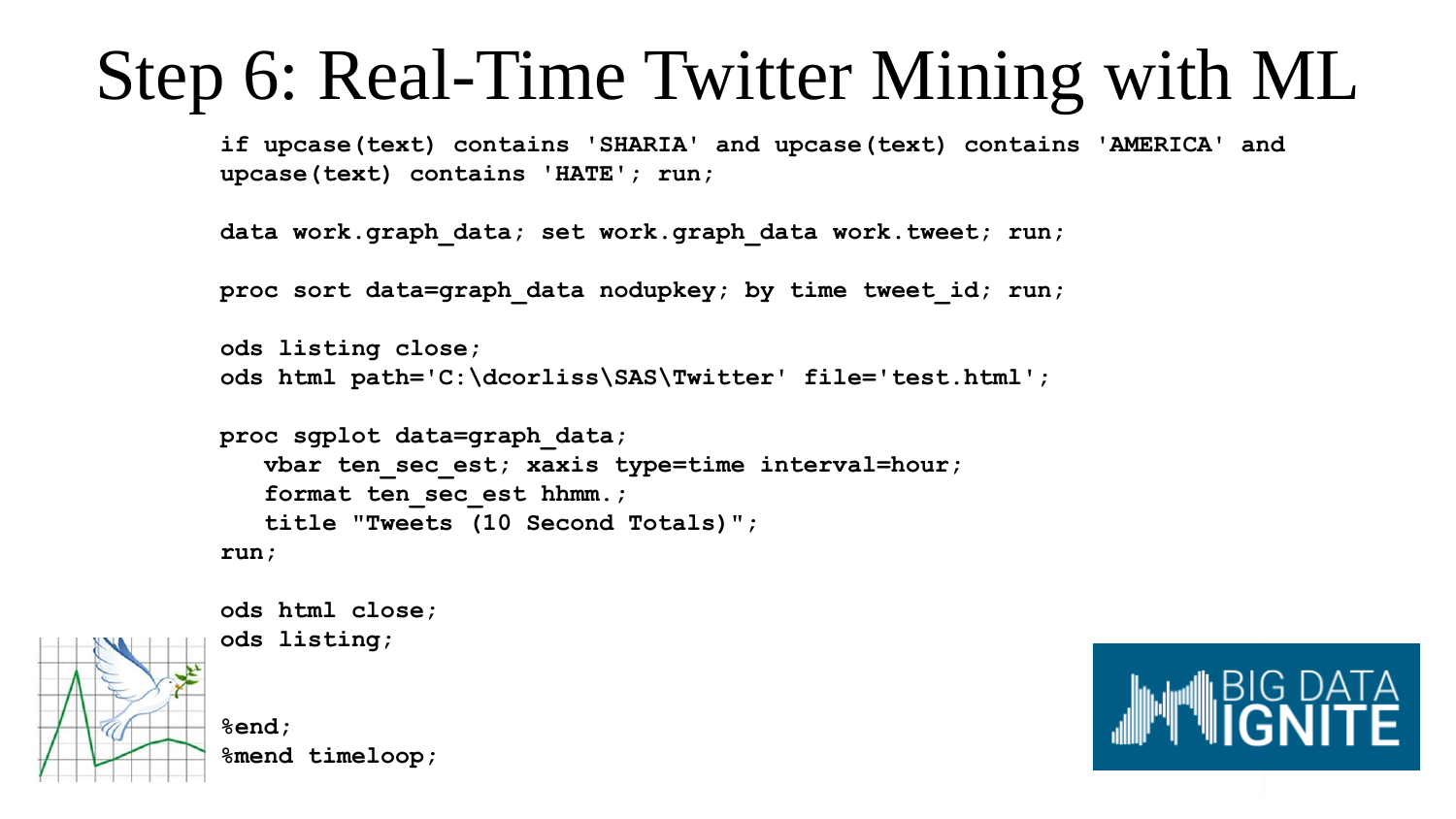#### Real-Time Updates - Charts

Tweets (10 Second Totals)  $20 15 -$ 10 5 0 -9:13:50  $9:14:00$  $9:14:10$ 9:14:20 9:14:30  $9:14:40$ 9:14:50  $9:15:00$ 9:15:10 Time (10 Second Intervals) **TIIIIII** #MWSUG2017 #DG03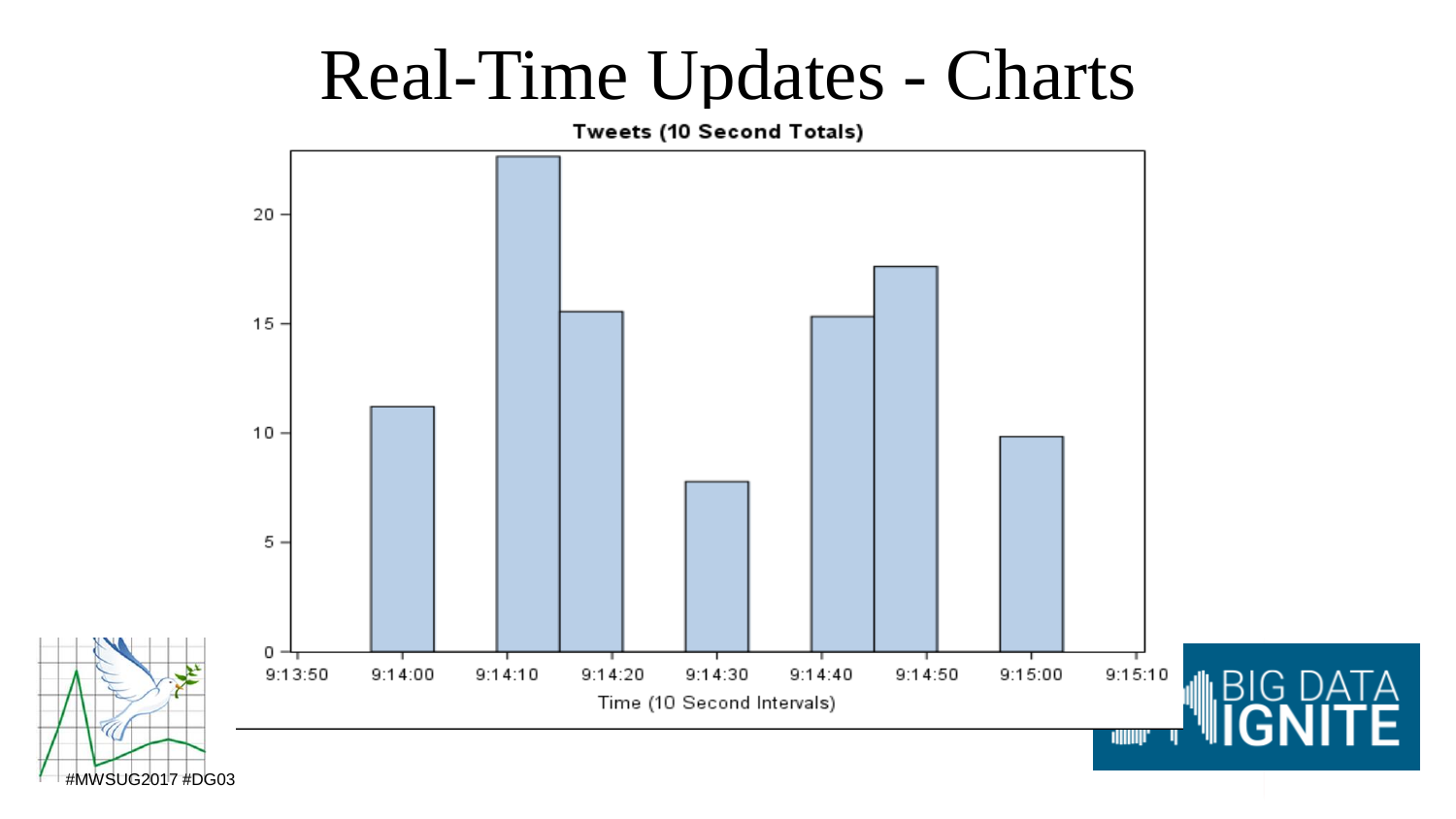#### Real-Time Updates - Maps



ТA

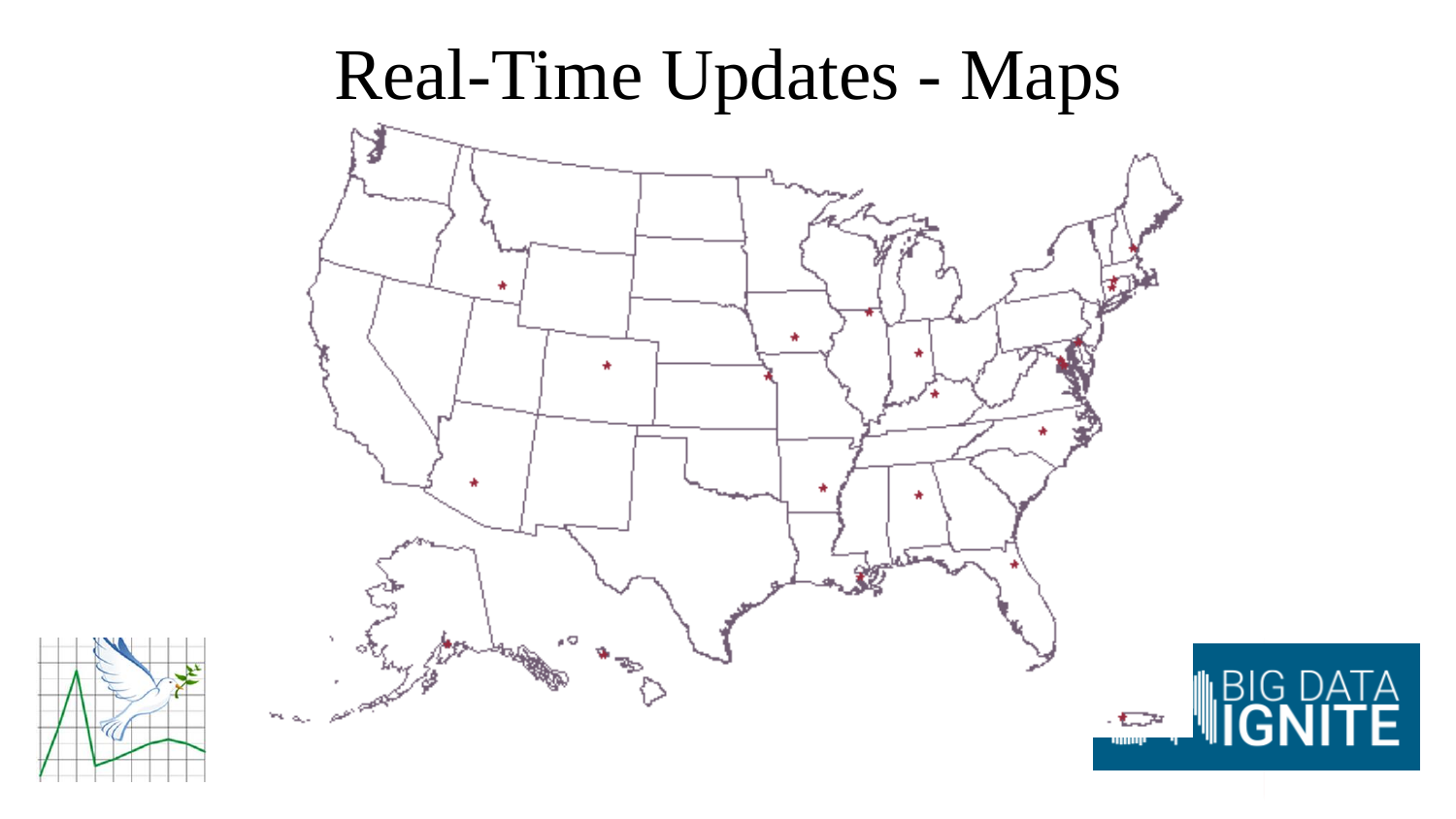## Summary

**Social media data can be matched to event data for Time Series Analysis, including lead / lag modeling**

**Different social channels have different characteristics, including lead or lag times**

**Analytics methods optimized for big data methods may be necessary**

**Twitter data can be mined and analyzed at high volume**



**Analysis of Hate Crimes with social media data shows promise but better crime data is needed.**

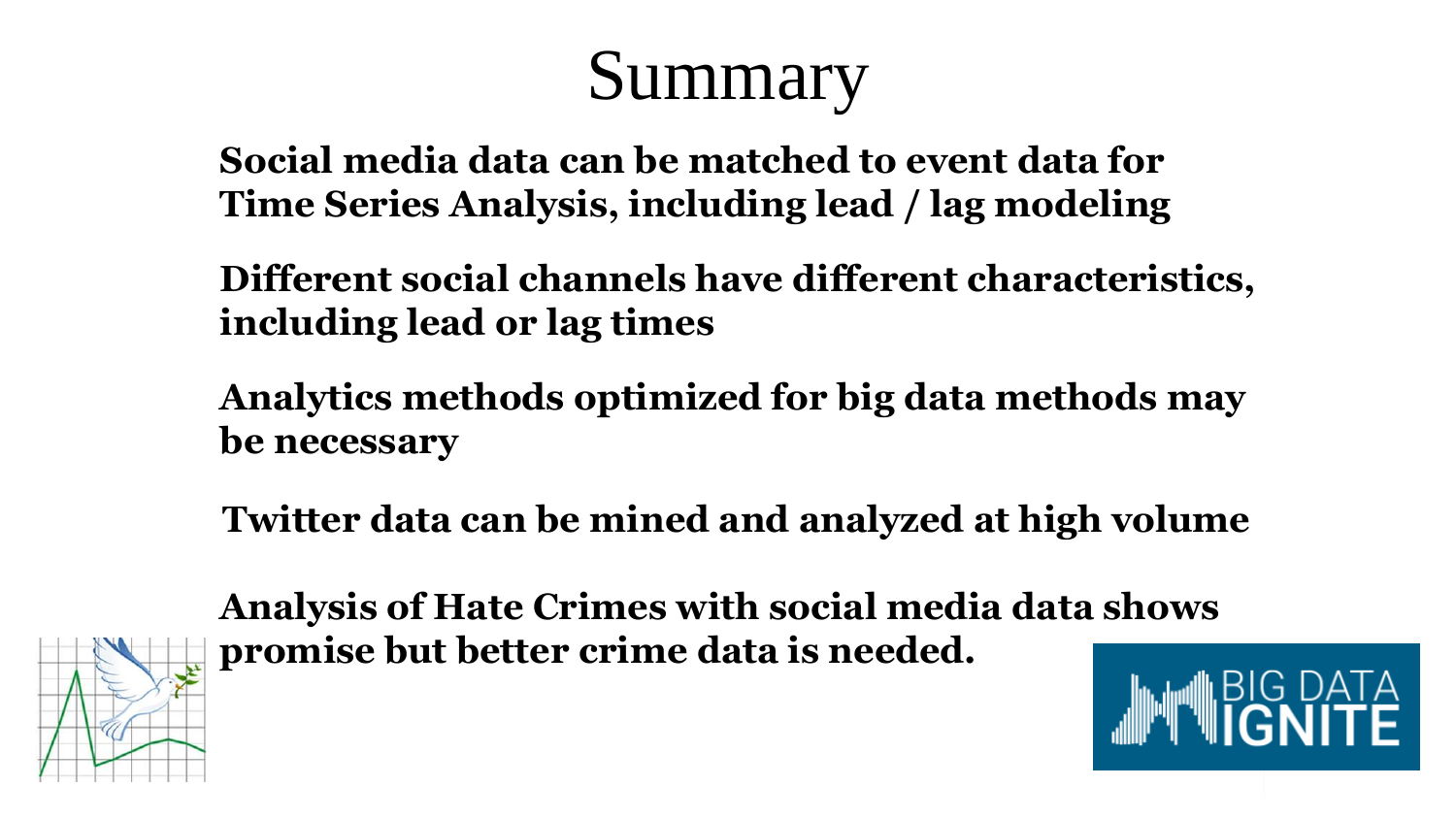#### Questions